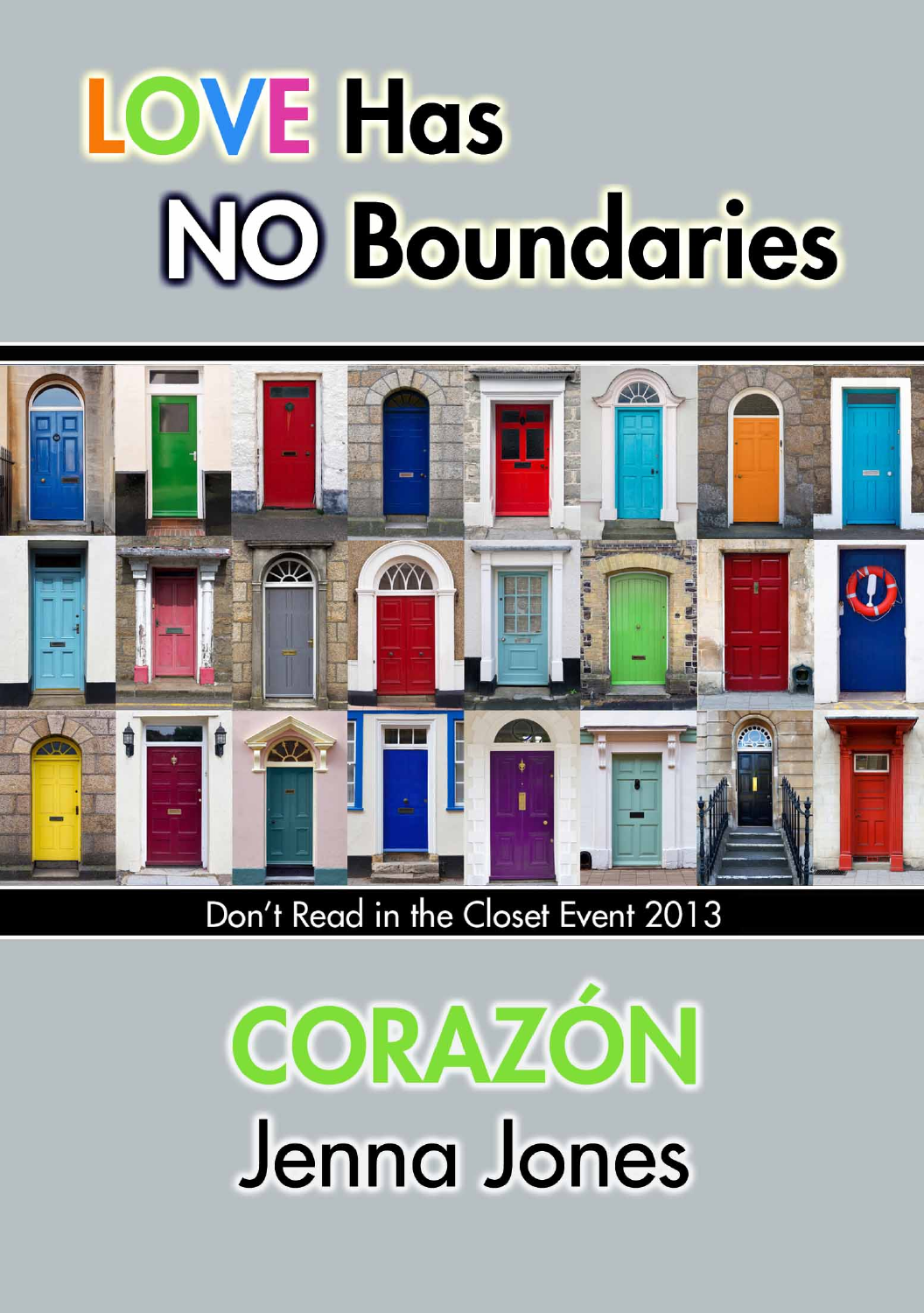# **Love Has No Boundaries**

*An M/M Romance series*

# **CORAZÓN**

## **By Jenna Jones**

#### **Introduction**

The story you are about to read celebrates love, sex and romance between men. It is a product of the *Love Has No Boundaries* promotion sponsored by the *Goodreads M/M Romance Group* and is published as a free gift to you.

### **What Is Love Has No Boundaries?**

The *Goodreads M/M Romance Group* invited members to choose a photo and pen a letter asking for a short M/M romance story inspired by the image; authors from the group were encouraged to select a letter and write an original tale. The result was an outpouring of creativity that shone a spotlight on the special bond between M/M romance writers and the people who love what they do.

A written description of the image that inspired this story is provided along with the original request letter. If you'd like to view the photo, please feel free to join the [Goodreads M/M Romance Group](http://www.goodreads.com/group/show/20149-m-m-romance) and visit the discussion section: *Love Has No Boundaries*.

Whether you are an avid M/M romance reader or new to the genre, you are in for a delicious treat.

#### **Words of Caution**

This story may contain sexually explicit content and is **intended for adult readers.** It may contain content that is disagreeable or distressing to some readers. The *M/M Romance Group* strongly recommends that each reader review the General Information section before each story for story tags as well as for content warnings.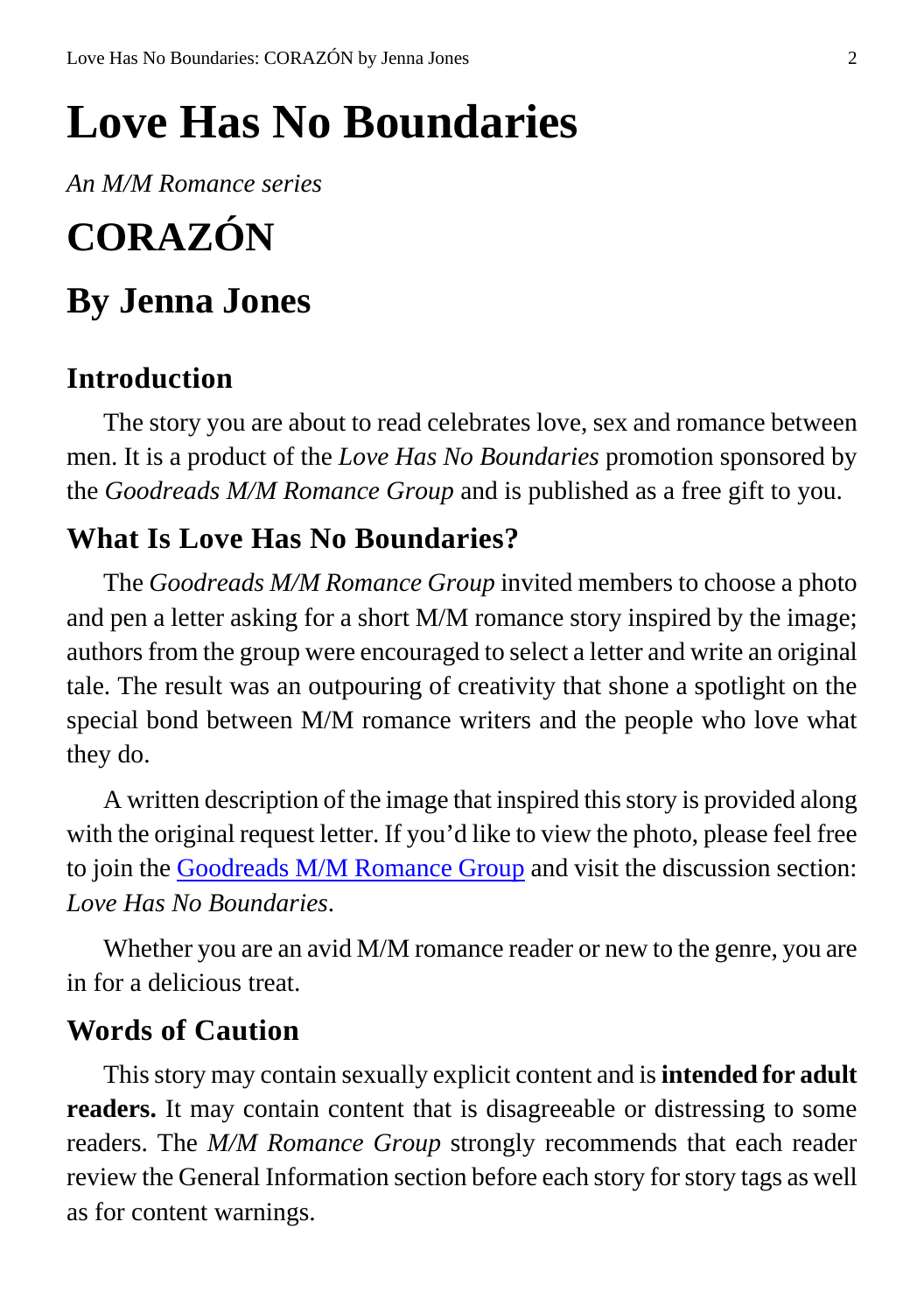This story is a work of fiction. Names, characters, places and incidents are the products of the author's imagination or are used fictitiously. Any resemblance to actual events, locales, or persons, living or dead, is entirely coincidental.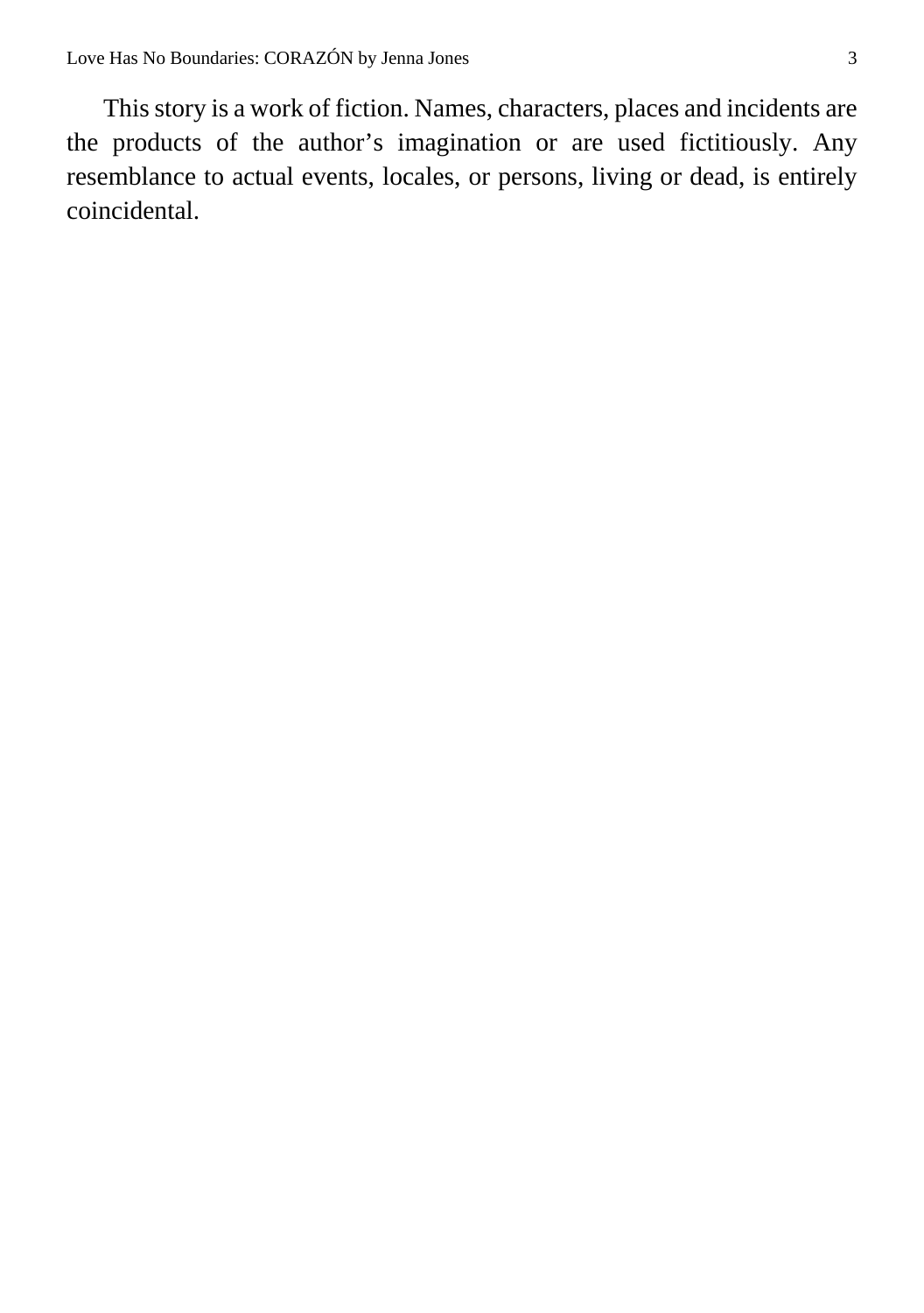All rights reserved worldwide.

This eBook may be distributed freely in its entirety courtesy of the *Goodreads M/M Romance Group*. This eBook may not be sold, manipulated or reproduced in any format without the express written permission of the author.

Corazón, Copyright © 2013 Jenna Jones

Cover Design by Goodreads M/M Romance Group

This ebook is published by the *M/M Romance Group* and is not directly endorsed by or affiliated with Goodreads Inc.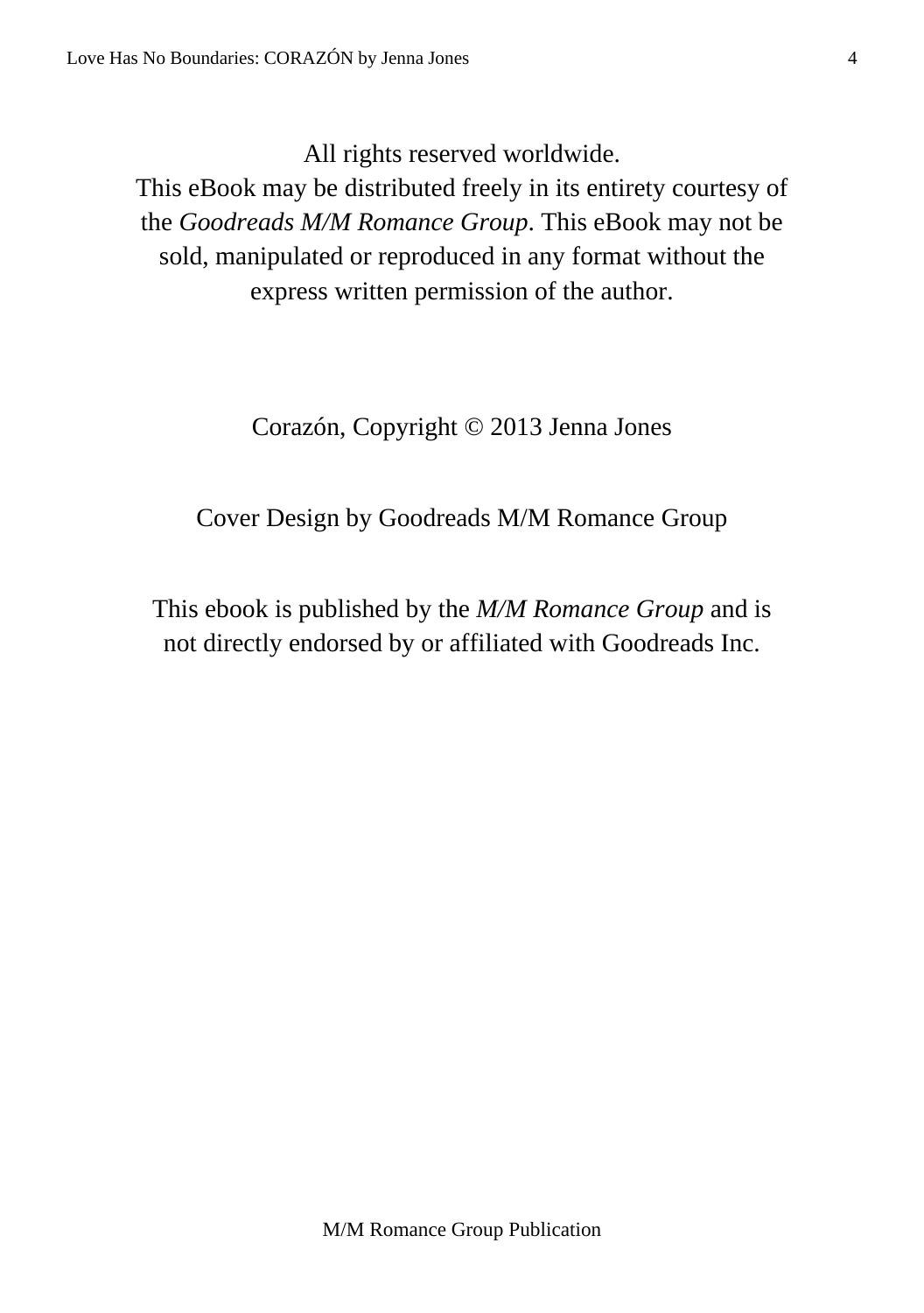# **CORAZÓN**

# **By Jenna Jones**

### **Photo Description**

Adventurous-looking, mid-thirties Caucasian man, crouching by a fallen tree in the jungle, is juxtaposed against a handsome Latino man in his midtwenties in a white T-shirt, at an event.

#### **Story Letter**

#### *Dear Author,*

*I want a story where this man is an archaeologist studying Mesoamerica (Aztec, Maya). He is very passionate about the history and culture of the region, despite not being native to the area. The younger man is a Mexican college student from a wealthy family who is interning at the dig site (maybe his parents are contributing to the project financially or something). He's never cared much about history, especially not the barbaric people who were civilized by the Spanish conquistadors.*

*He starts out bored and annoyed with his job. Eventually the archaeologist's passion wears off on him and he learns to love the ancient culture and maybe the man who studies it too.*

*Happy ending is a must, some sort of sex would be great (these guys are too gorgeous not to). There will obviously be an age gap, but not too big. I was thinking the archaeologist is early to mid-thirties and the college student is early to mid-twenties. Necessary elements are archaeologist/ Mexican guy, everything else are just suggestions.*

*Sincerely,*

*Bridget*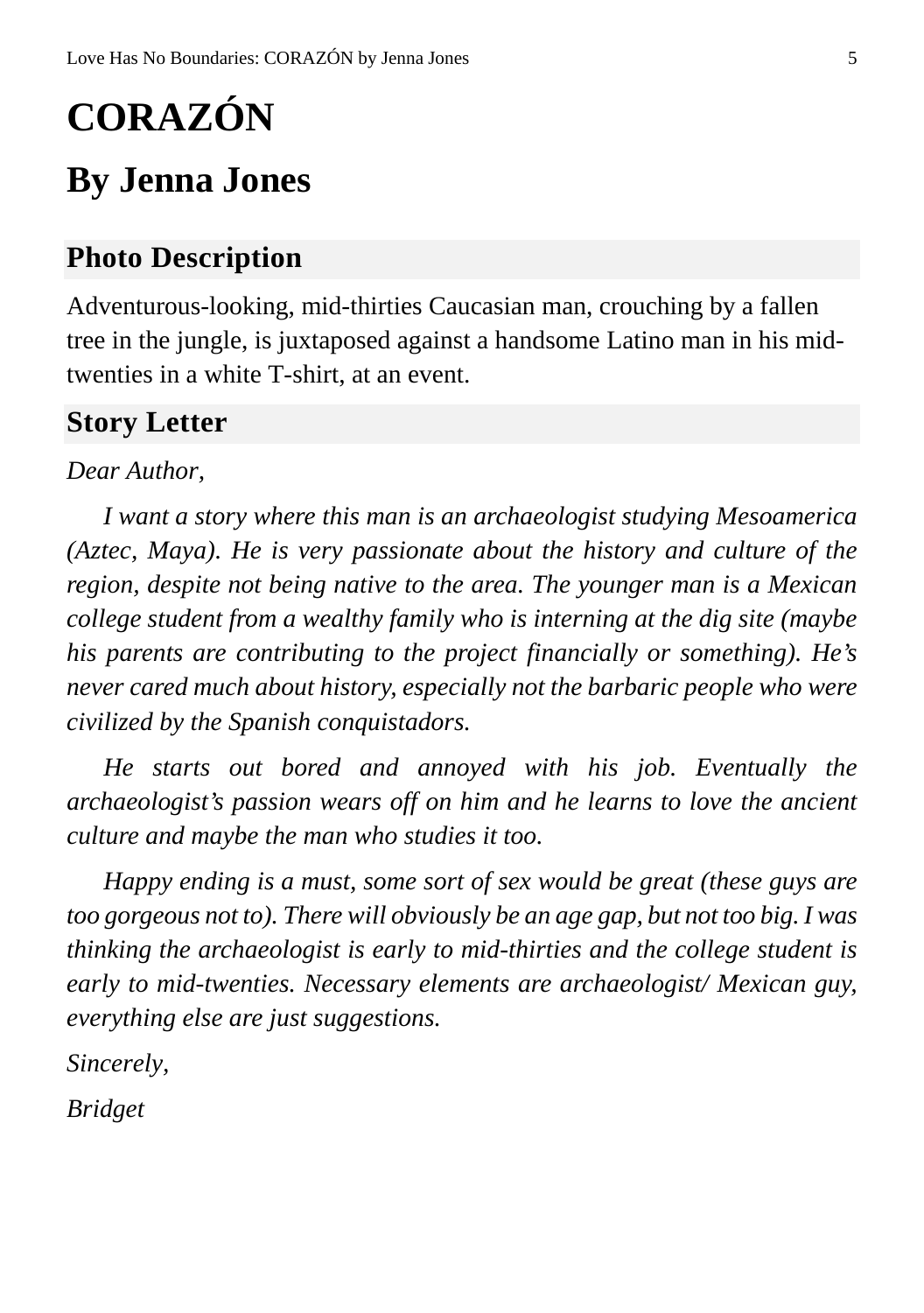## **Story Info**

**Genre:** contemporary

**Tags:** college, teaching, non-explicit, friends to lovers, young adult character

**Content warnings**: minor accidental violence, blood, discussion of ancient religious practices

**Word count:** 12,694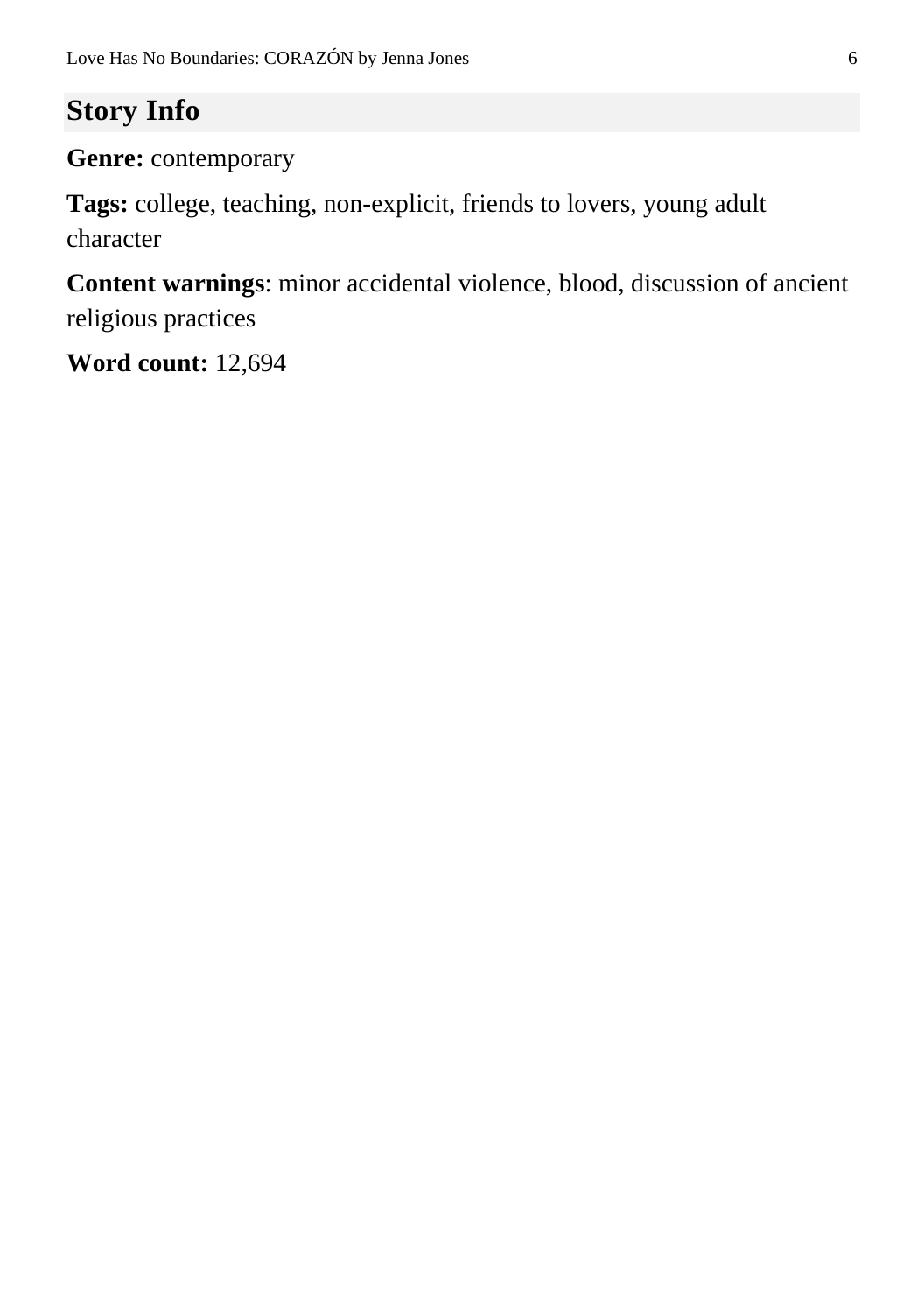# **CORAZÓN By Jenna Jones**

"Office hours are two to four every Tuesday and Thursday," said Obie Pogue as he opened his front door, unsurprised to see someone who was not one of his students smile at him sheepishly in the yellow light of his front porch. His students rarely came to his house uninvited, but Javier del Bosque had the right of both long friendship and endless charm that let him get away with things that would fell much lesser men.

"Office hours for me are always and always," Javier said, smiling sweetly. "Can I come in, Obie, or are you going to make me stand out here all night?"

"It's eleven o'clock," Obie said, stepping aside to let him in anyway. "Shouldn't you be breaking hearts at some hot spot?"

Javier ambled through the house to Obie's living room, unwinding his scarf from around his neck as he went. "It is my heart that is broken. I have received the most terrible news and I don't know what to do. I met the most beautiful boy tonight and even he couldn't help." He dropped himself in one of Obie's armchairs, his long legs draped over the armrest.

"What bad news?" said Obie in an indulgent tone. Javier was a dramatic person—every new relationship was his one true love, every setback was a disaster. Obie found it cute, if exhausting to deal with.

"Can I have a drink? I can deal with this news so much better if I have a drink." He shimmied out of his jacket to reveal a silk shirt of ruby red, patterned with tiny darker-red diamonds. The color made his skin look rich and glowing.

Obie tore his eyes away. "It's a school night, Javier. You don't need any more drinks."

Javier leaned his head back with a deep sigh and toyed with the tufting in the back of the armchair. "My adviser tells me that I need field school to graduate, and that the university will only let me stay one more year before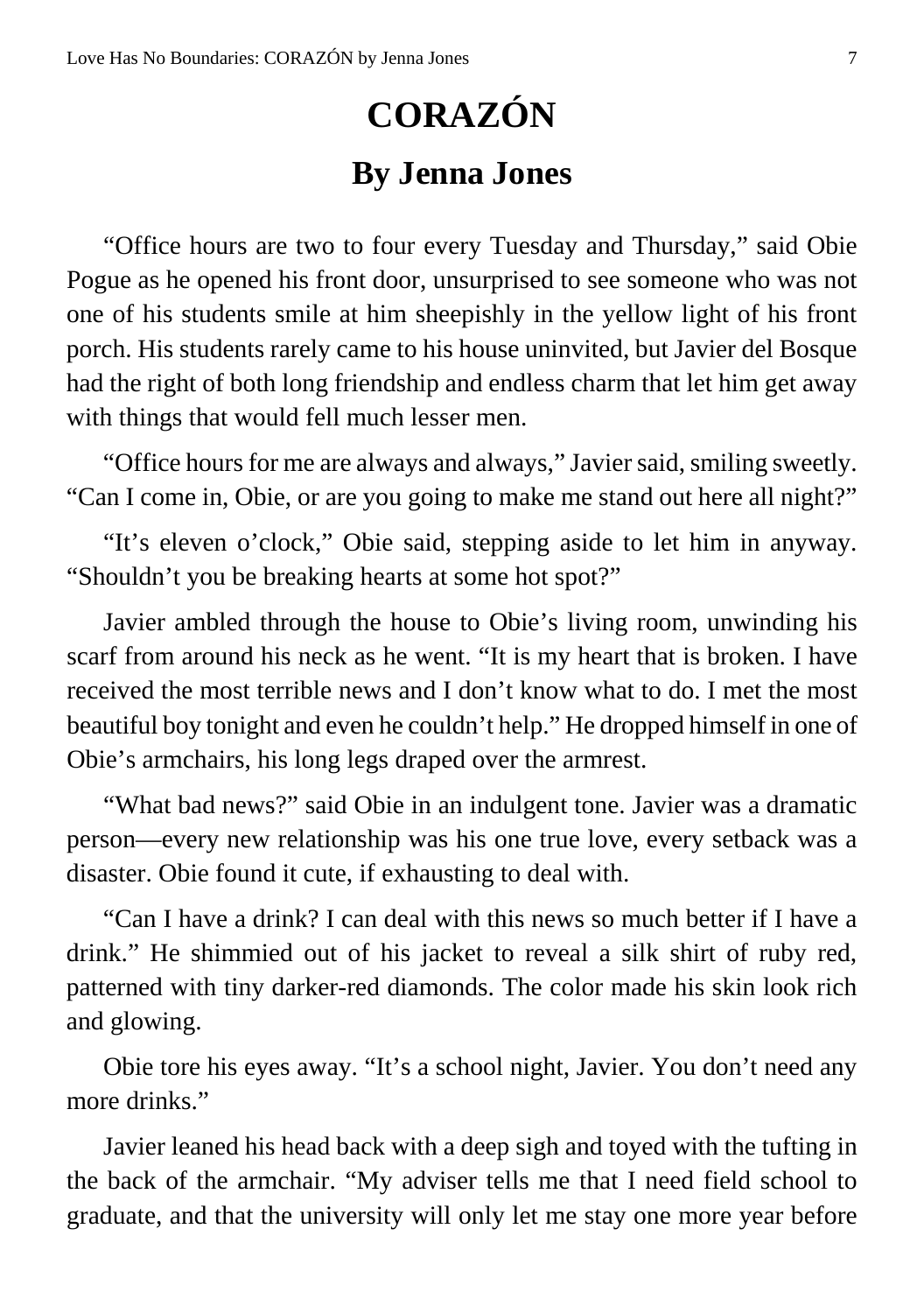they quite insist that I do. But all of the deadlines for this year have passed, so I must wait until next summer—which is, of course, too late."

Obie had often thought Javier could have a PhD by now if he'd just apply himself, but on the other hand he wasn't the only third-year senior in the anthropology department. Not for the first time, he wondered what Javier was doing in anthropology in the first place. Out loud, he said, "What are you planning to do?"

"I don't know, Obie!" Javier wailed and covered his face with his hands. "Tell me what to do. Father always says to take your advice—perhaps it's time I did."

Obie leaned back to take Javier in fully. As usual, Javier looked like he spent as much on clothes as he did on tuition, a carefully constructed persona of carelessness, a hairstyle made to look like he'd just rolled out of bed, colors selected to highlight his olive skin and unusual, amber-colored eyes. Obie sighed, reminded himself that Javier was his friends' son and he'd known Javier since he was a teenager, and tried not to feel ratty beside him in his thin flannel sleep pants and T-shirt so old the graphic of whatever event it commemorated had faded beyond recognition.

He said, "Both your father and I have asked you if you're sure college is the right thing for you. You've always assured us it is, and I haven't told him about a lot of the shenanigans you get up to—"

"What is that word? Shen—Shen—"

"Shenanigans. It's like mischief, but sex is usually involved."

Javier chortled. "I like that word! I am going to use it."

"Anyway," Obie said patiently, "I haven't told your parents about them because I've tried to respect your privacy as an adult."

"Very kind of you," said Javier with a gracious nod.

"But this isn't something you can charm your way past, Javi. Is anthropology really something you want to do? Because if it's not, maybe it's time to go home and figure out what that something really is."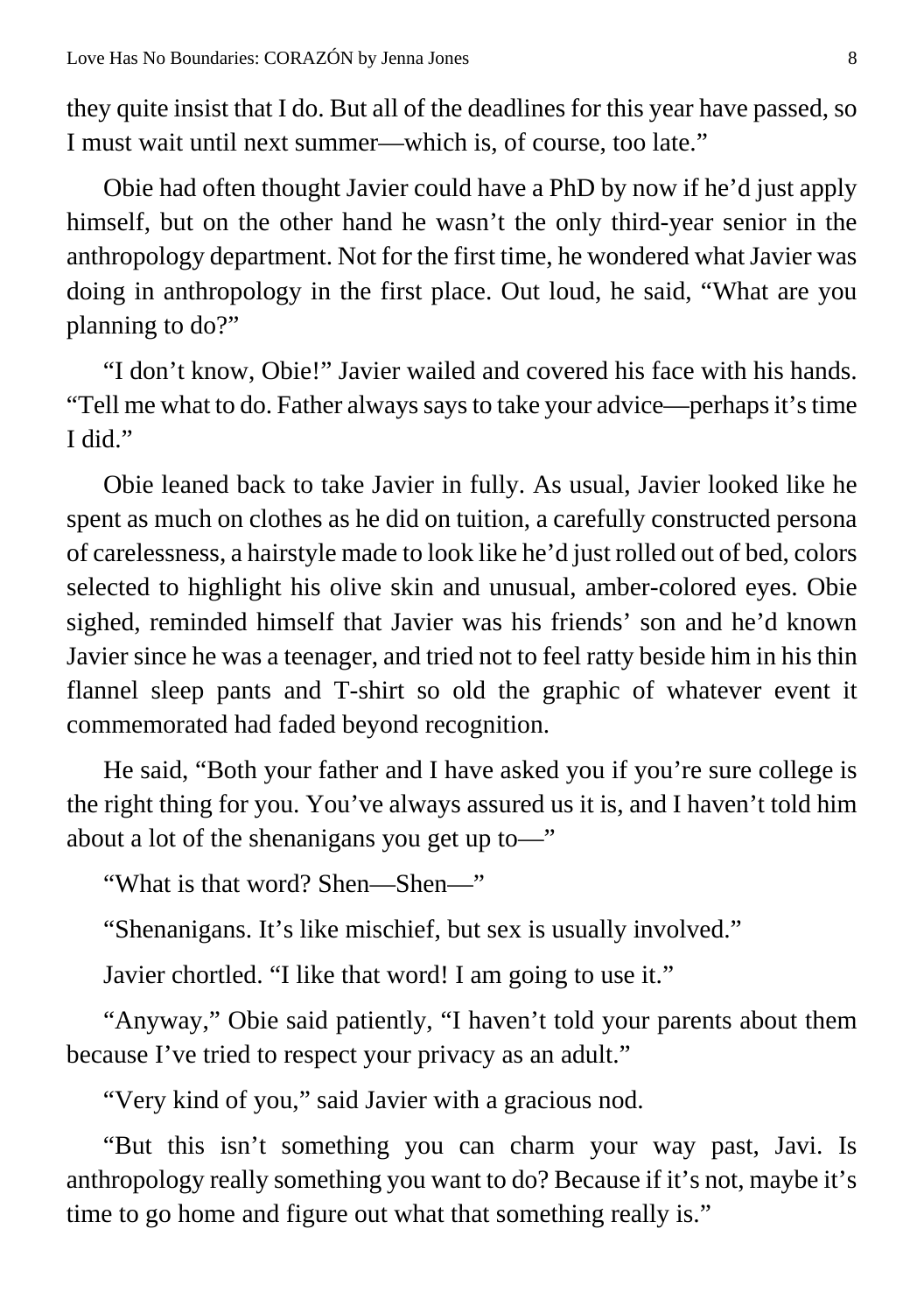Javier sat still for a moment, picking at a cuticle, and then said, "If I must leave without my degree, my visa will also expire, and I must go home. And if I go home, Father will put me in an office at one of his factories."

"Is that so terrible?" Obie asked gently.

Javier shrugged and got up from the chair to amble around the living room. He picked up a small head carved from red stone and ran his thumb over the tiny face. It was an artifact from the site owned by the Del Bosque Foundation in the Yucatan peninsula, where Obie participated in a field school session every summer. The little head had been a gift from Marisol, Javier's mother, for the discoveries he'd made on behalf of the foundation, and Obie wondered if it reminded Javier of home. From the bleak look on Javier's face, Obie didn't think that was a good thing.

"There's no shame in making steel," Obie said.

"I know. Anything that is built in Mexico, my family's steel holds it up. But no, it is not what I want to do." He turned to Obie. "Mother thought anthropology would be good for me. It's about people. I like people. But not digging in the dirt, I don't like that."

"What do you like?" Obie said, smiling to himself.

"You know what I like. Fucking, dancing, beautiful boys. Speaking of beautiful boys, where is Jason? He is usually in about now, to scold me about taking up your precious time like a jealous wife."

"I don't know where he is," Obie said, letting the subject drop. Javier obviously didn't want to talk about it anymore. "He moved out."

"No! Oh, Obie, and you let me prattle on about my own little problems when you are heartbroken."

"I'm not heartbroken," Obie said as Javier came to sit beside him on the couch, his expressive face soft with concern. "I'm fine. I ended it."

"But why? I thought at last you had someone to make you happy."

"Well," Obie said slowly, enjoying the scent of Javier—spicy cologne, leather from his trousers, end-of-the-day perspiration, expensive soap—as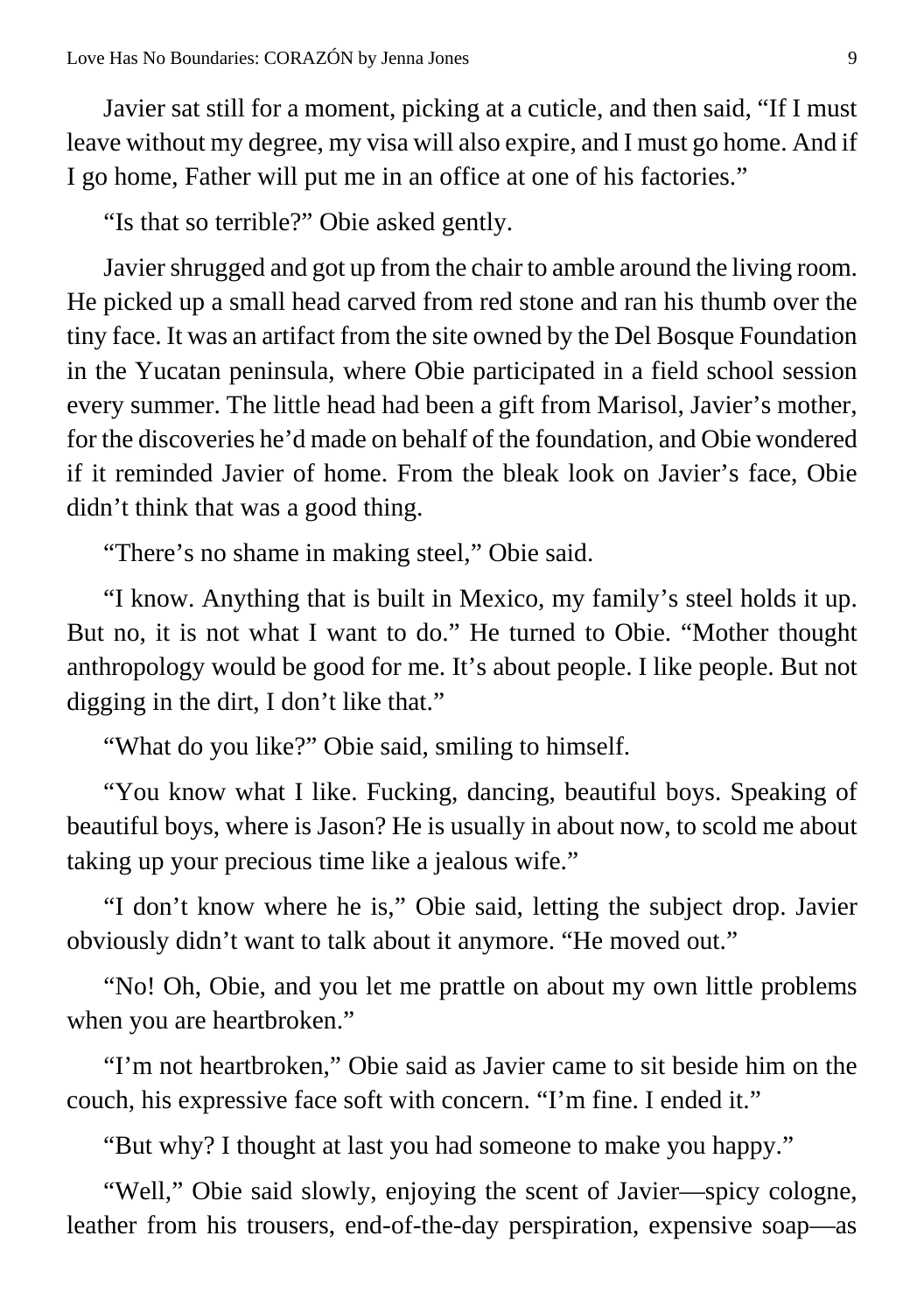Javier stroked his shoulder to comfort him. "There were a lot of things, little things. His jealousy, for one thing. You're right about that."

"I am always right in matters of the heart."

"Of course you are. But the last straw was when I took Jason shopping with me for some more cargo pants, because I go through pants like crazy during field school—"

"Summer in Cancún," said Javier dreamily. "I miss the beaches."

"Summer in the jungle outside of Cancún," Obie corrected. "Anyway, we were shopping for pants and Jason held up a pair to me to eyeball the size, and then he *tsked* at me."

Javier tilted his head. "*Tsked*?"

Obie clucked his tongue. "That. He did that."

"Oh!" Javier started laughing. "I would leave a man who did that to me, too. Why did he?"

"Apparently I've gone soft and gained weight over the school year."

"You have not." Javier rapped on Obie's abdomen with his fist. "Listen to that. Belly of steel." He looked up at Obie with a smile, and then slid his hand up Obie's chest and laid it flat. "I can feel your heart beating."

For such a simple touch, it made Obie's heart race. He closed his eyes to enjoy it before he murmured, "Javi, don't," and pushed Javier's hand away.

Javier sighed and leaned his head against Obie's shoulder. "Come out with me, now that you are single again. You should be dancing."

"And watch you flirt and break hearts? No, thank you." He wound his arm under Javier's head so he could cradle Javier's face in his palm. "I hate watching you throw yourself away on people who don't matter."

Javier smiled ruefully. "Someday I will have you dancing with me."

"Maybe," Obie said. He let Javier go. "Go home, Javi. Talk to your parents and see what they think about all of this, okay?"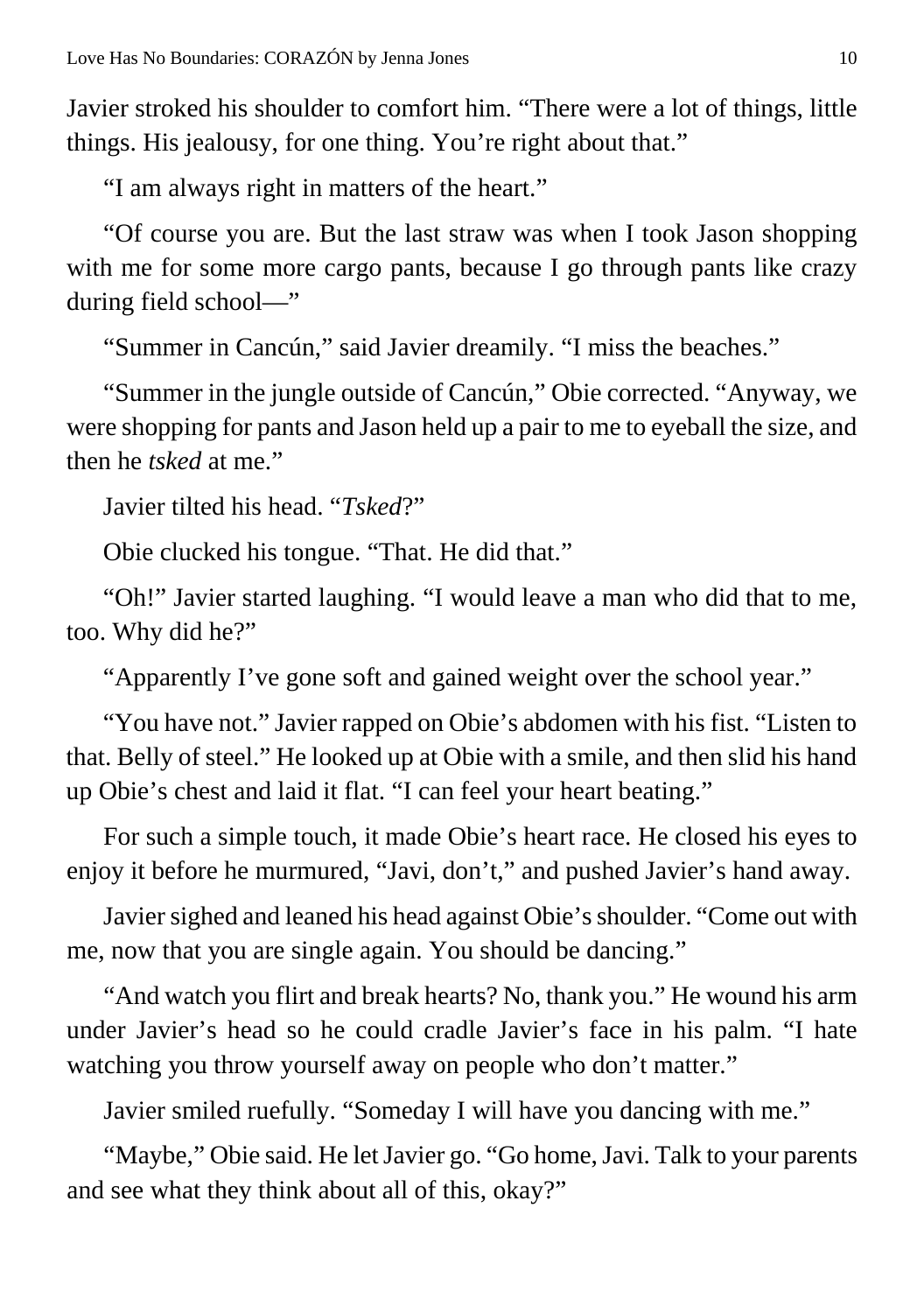Javier shoved himself up from the couch and picked up his scarf and jacket. "You think they will throw money at the university to make them let me graduate," he said gloomily.

"I think they will help you find an actual solution," Obie said as he got up from the sofa too. "C'mon, I'll see you out."

"You're getting rid of me?" Javier said as he went to the door.

"I have a class in the morning. So do you, as I recall."

"Maybe I do. What is tomorrow?"

"Thursday," Obie said, smiling despite himself. For all of his carelessness and party-boy lifestyle, Javier still managed to turn in essays and pass tests. A B-minus average wasn't remarkable, but it was better than Obie could have done if he treated his classwork that way.

Javier shrugged. "My first class is after lunch. I could stay a little longer. I would love to stay a little longer."

Obie took the ends of Javier's scarf and tucked them into his jacket. "Go home. Call me over the weekend and tell me what your father says."

"He will say the same thing he always says. 'Why did you have to go to school in *del Norte*?'" Obie chuckled—Javier did a perfect Enrique imitation—and Javier smiled as he looked down at the knotted scarf. "I am well protected against the night air, I see. Good night, Obie."

"Good night, Javi." He opened the door and let Javier out, and then leaned against it and exhaled a deep breath.

\*\*\*\*

Obie was out for his morning run when the phone strapped to his arm buzzed, interrupting his music. He tapped it and greeted the caller with a sharp, "Hello?" expecting it to be Jason, who'd fallen into the regrettable habit of scolding him when Obie was doing things he actually enjoyed.

"Oberon," said Enrique del Bosque, a much more welcome voice, and Obie slowed down so he could talk properly.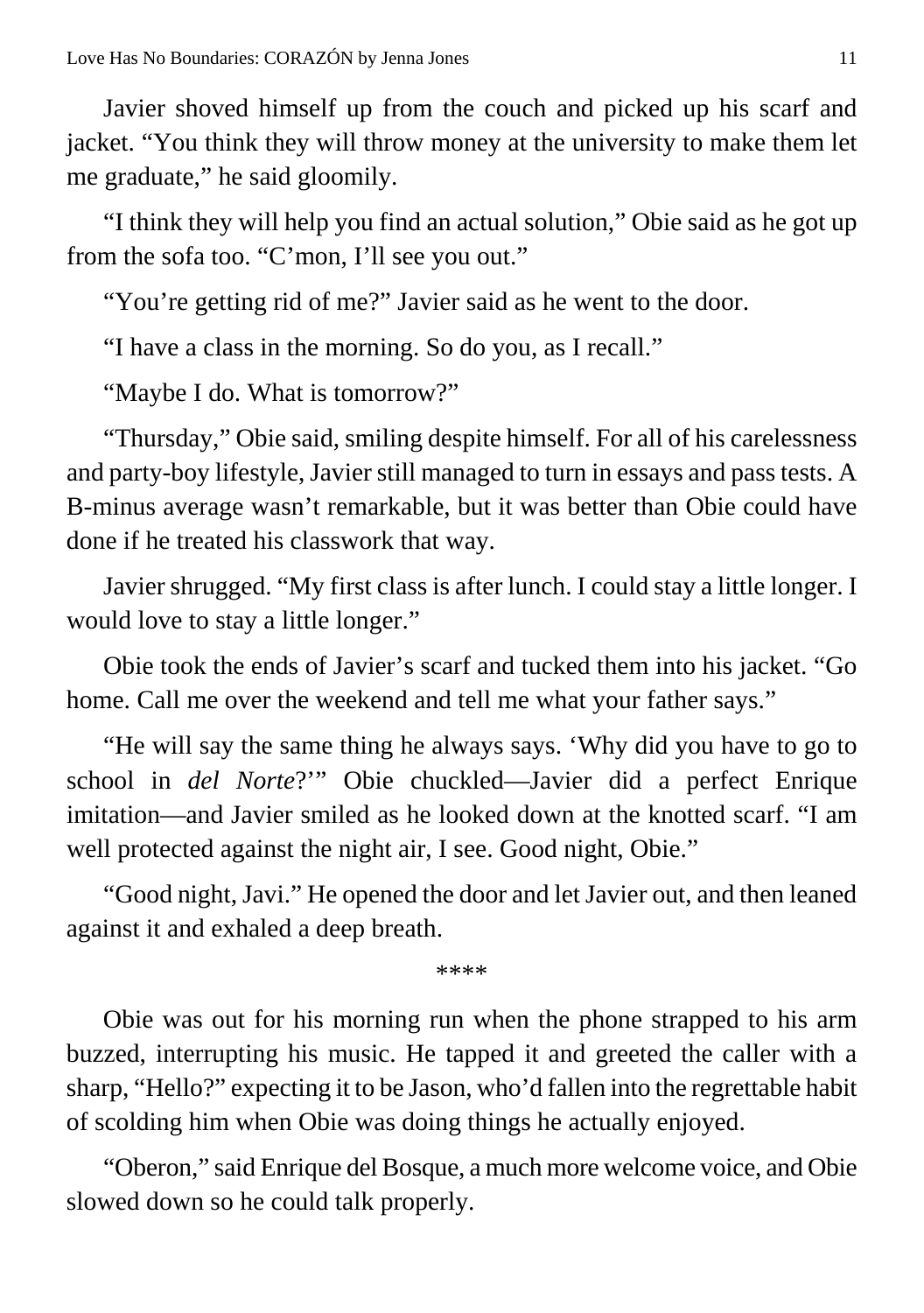"Enrique! Good morning. Or is it afternoon where you are?"

"I am in Sao Paulo, and it is morning. I was woken this morning by a call from my son. I understand he spoke to you last night about the school's ultimatum"

"He did," Obie confirmed, pausing on a street corner to check for traffic before jogging across. "It sounds to me like they've got him between a rock and a hard place."

"He should have been finished three years ago. Or he should have an advanced degree by now. I had two at his age."

"I just had one," said Obie, "but I only planned on one, anyway. Did you figure out a plan for him?"

"He refuses to leave." Enrique sighed heavily. "Why did he insist on a school in the States? We have perfectly good universities in Mexico, with perfectly good anthropology programs."

"I remember. I don't think he'll really have much say in whether he stays or goes."

"There is no program that can squeeze him in?"

"If the application deadlines have passed, that's the end of it."

"I think if you visit us more often, he will concede to coming home."

"He's not a teenager with a crush anymore, Enrique."

"Yet he is no better at hiding his affections." He paused again. "You will visit us after the field school this summer?"

"I will." He was approaching his house now. "I've missed the hacienda."

"I am eager for what you find this year. About Javier, Obie—will you speak to him again? Convince him it is time to stop being a student and earn a living?"

"I'll try," Obie said, thinking of Javier's face as he described the life that awaited him at the steel factories. It would be like burying the boy alive. Obie said slowly, "Or I could try something else."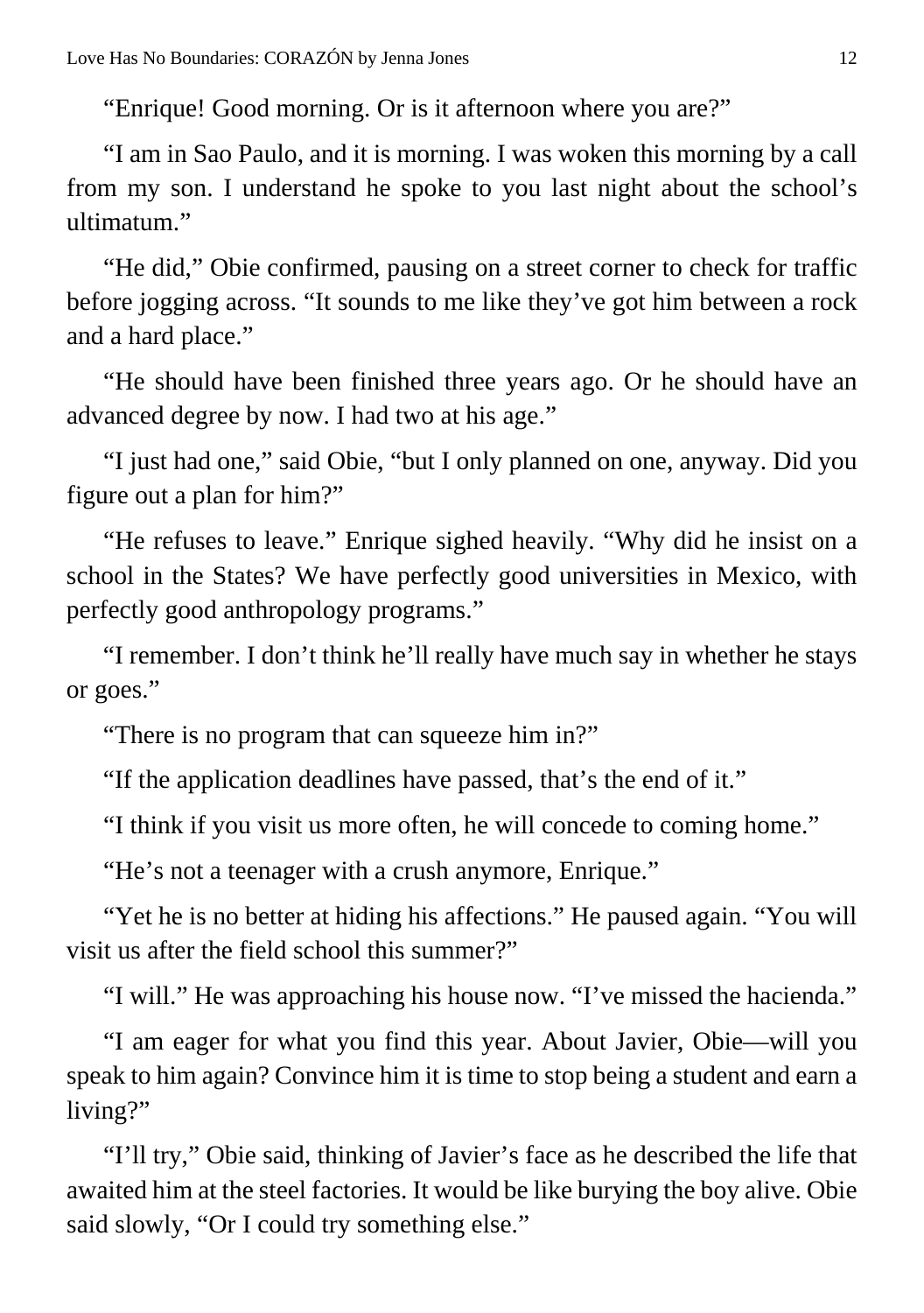"Anything. I am tired of letting him be a child."

"I haven't hired a T.A. for field school yet. I could bring Javier. He'll get the class credits and earn a little money, and there will be the responsibility of helping me and the other students. He's very good at that, Enrique."

"My son, a teacher," Enrique mused. "There are worse vocations. Very well, Obie. If he agrees and the school will accept it, I accept it, too."

"Wonderful." He ran up his front steps and paused on the porch, breathing in the cool morning air. "I'm done with my run. Is there anything else I can do for you?"

"I think there is nothing. Thank you, Obie. I will rest easier tonight."

"Talk to you soon," Obie promised and tapped the phone to end the call.

\*\*\*\*

Javier lived in a house he shared with four or five other students (the number seemed to change every time Obie visited), owned by the family of one of them, an art student who was painting the house for his senior thesis. Every room had a mural in it, some more complicated than others, and the house always smelled like linseed oil. Two of Javier's roommates were international students like Javier—one from India, a quiet man who could usually be found outside reading when he wasn't in the physics labs, the other from Hungary who spent a lot of time in the common room, making out with various girls who were charmed by his accent. Obie suspected the art student was a little in love with Javier, since he was constantly touching up the mural in Javier's room, whether Javier was in it or not.

He gave Obie a heartbroken look when Obie asked if Javier was in. "Kitchen," he said and turned to lead Obie there, even though Obie had been there many times. "He's leaving us, he says."

"I heard."

"Isn't there something you can do? You're in his department."

"I'm not even tenured yet," Obie said. "I have no influence on anyone, let alone to dictate department policy."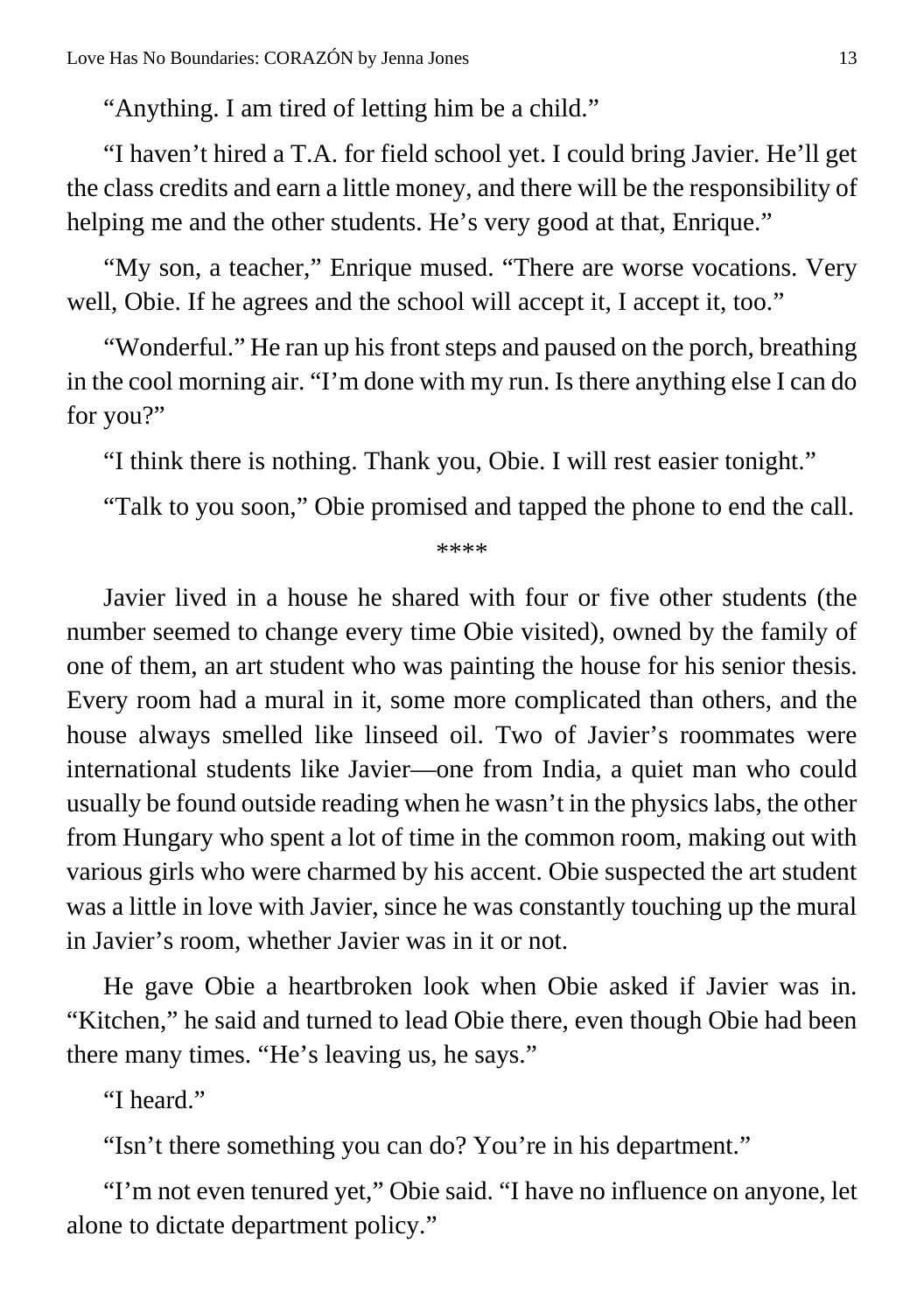"He's drowning his sorrows," the art student said. "Or he was," he added when the kitchen appeared to be empty, but then they heard voices in the backyard. "Or the party's moved outside."

"Good place for it," said Obie and went through the back door. The yard was unenthusiastically maintained—there was an apple tree with several mini trees beneath it, where apples had fallen and seeds had taken root, and there was a space intended to be a vegetable garden that inevitably grew nothing but zucchini, which none of the students ate. Javier and Sanjay were in deck chairs under the apple tree, Sanjay looking on with bemusement as Javier rambled in Spanish about having to go home without graduating.

"Professor Pogue," Sanjay said with relief when he saw Obie. "Save me."

"Gladly." He sat on Javier's deck chair and Javier gave him his most mournful smile. "I talked to your father this morning," he told Javier in Spanish. When Javier had indulged too much it was as if he forgot every word of English he'd ever learned.

Javier covered his ears. "I don't want to know what he said. He's already bought me the plane ticket home, hasn't he?"

"Not yet," Obie said. "I had a thought, and he agreed we should give it a shot." He wrapped his hands around Javier's wrists, and Javier took his hands from his ears cautiously. "Be my T.A. this summer."

Javier regarded him. "Are you propositioning me?"

"I'm trying to save your degree, dummy. If you're my T.A. this summer, it gets you around the class size limits, you get the lab credits, and you can graduate on time. Well, late, but at least you'll graduate." He ducked his head to look into Javier's eyes. Even red-rimmed and sorrowful, they were lovely, a fascinating amber color that Obie didn't think he'd seen on anyone else.

And they lit up beautifully when he smiled with genuine happiness, asthey did now, and he lunged at Obie to hug him tight. "Lifesaver! Why didn't you think of this last night? You could have saved me the hangover."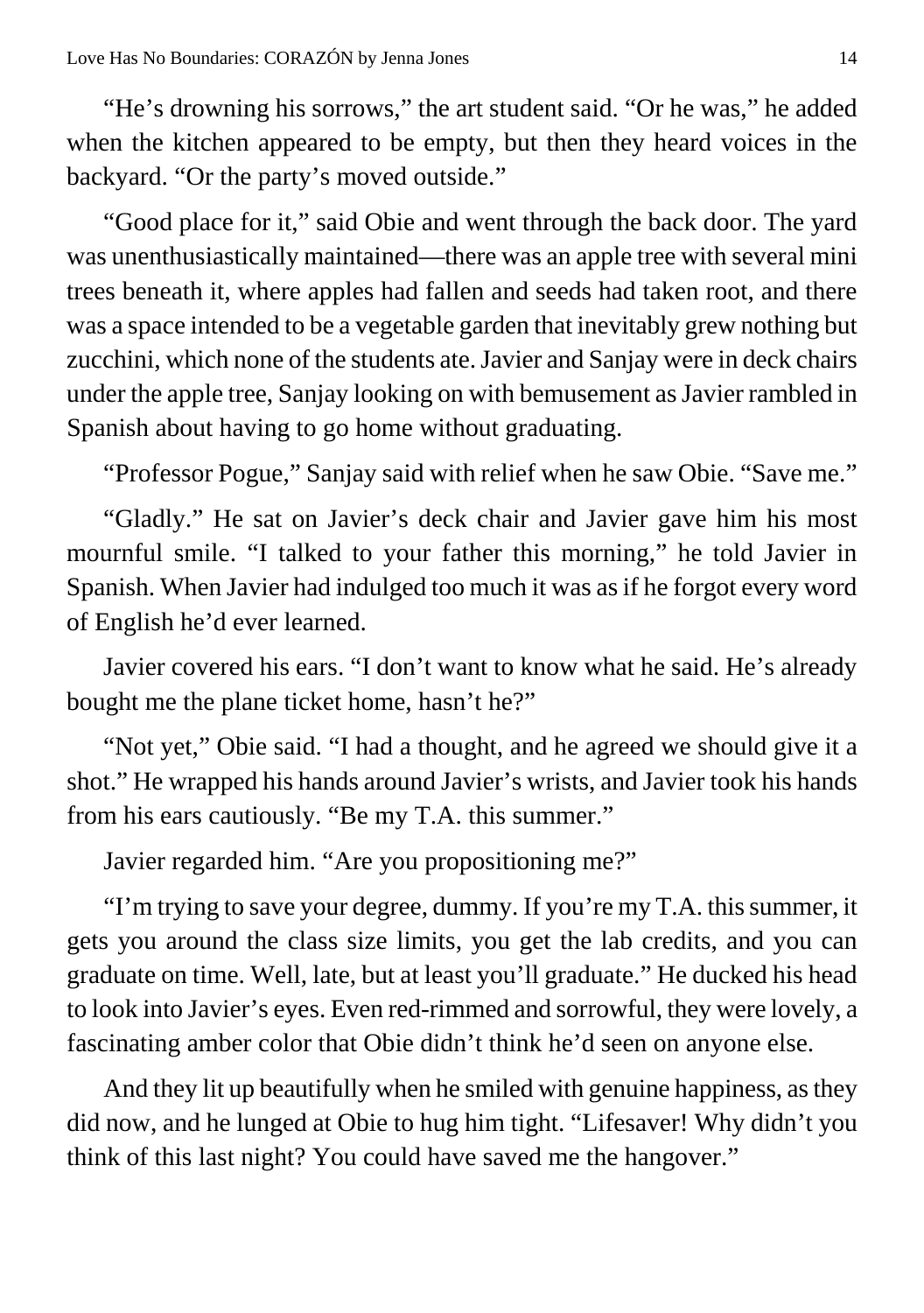"I didn't think of it last night," Obie said, laughing. He patted Javier's back. "The department has already agreed, but you have to graduate next year, Javier. You hear me? You walk next year."

"I hear, I hear," Javier said, bobbing his head, and then held out his bottle to Sanjay. "Drink with me! I will be a college graduate!"

Sanjay looked at Obie helplessly, and Obie took the bottle. "Your roommate's a Muslim, remember? Come on, let's get some coffee in you."

"Coffee is an excellent idea," said Javier, hauling Obie up with him as he rose. "Let us have coffee and celebrate Cancún! Beautiful Cancún with its beautiful beaches!"

"The jungles of Quintana Roo," Obie reminded him, but Javier was far too giddy for it to sink in.

\*\*\*\*

Thanks to the Del Bosque Foundation, the base camp outside the little town of San Rafael had dorms rather than tents. The students were two to a room, while the professors got private roomsto share with their partners. Most anthropologist spouses were hardy enough to handle six weeks in the jungle, digging and hauling along with the students.

Students came from all over the world to attend the field school, many more than once, so a mixture of languages and accents could be heard as returning students greeted each other and new ones introduced themselves around. There were two other professors as well, both specializing in Meso-American anthropology and archeology, and Obie spent a few minutes, after he'd dropped off his belongings in his room, saying hello and making sure they were settling in.

As he passed down the hall from the common room, he glanced into one of the rooms and saw Javier sitting on his bed, looking despondent. Obie rapped lightly on the door. "Javi?"

"Obie," Javier said and attempted a smile.

"What's wrong?" He sat on the bed beside Javier, and Javier shrugged.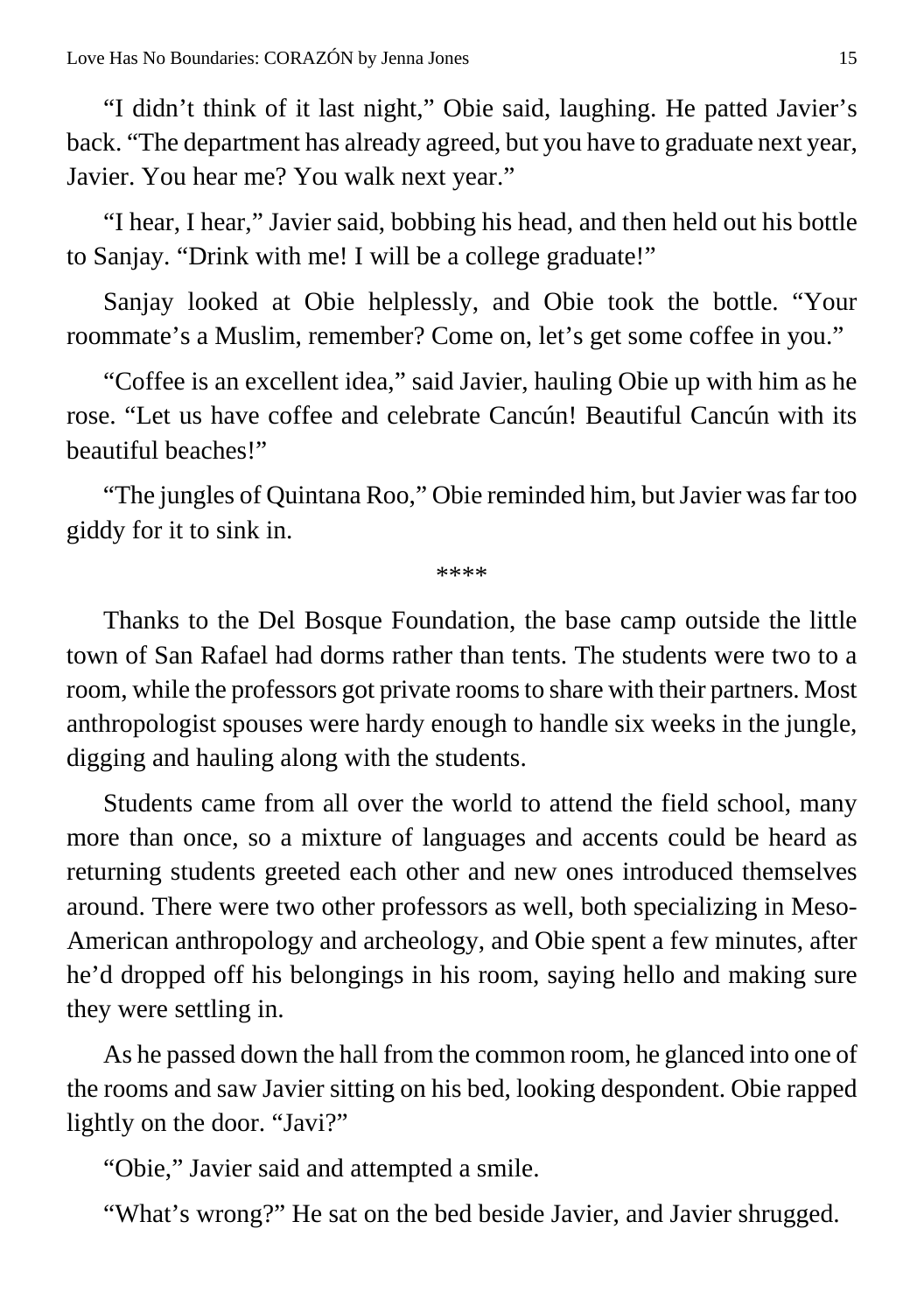"Nothing, I suppose. The rooms are very nice. My mother's touch, yes?"

"Yes. This place is her other baby."

Javier smiled and looked away. He looked out of place here, in a T-shirt and khakis, and Obie supposed he felt it, too. "They were so happy when they found you, you know. Someone as devoted to the cause as they, with so little self-interest."

"Hey, I have plenty of self-interest. I want tenure and publications just like any other academic."

"Self-interest aligned with theirs, then." He leaned his head on Obie's shoulder. "We are very far from the beaches."

"Over a hundred miles." He hesitantly laid a hand on Javier'sslender back. It was warm through the cotton and damp from the humidity.

"And the town is tiny. I suspect the social life revolves around the church."

"It is, and it does. The residents seem to like it when we have lectures there about the dig, so they know what's going on."

"I'm sure it's the highlight of their year," Javier said wryly and lifted his head. "And tomorrow the work starts. I suppose we should get a good sleep tonight."

"I recommend lots of good sleep. Your roommate has been here before and he's a good guy, so I'm sure you'll get along."

"Roommate," Javier murmured with a twist to his mouth. "I have never shared a room with anyone I wasn't also sleeping with."

"Don't sleep with him," Obie said. "Hookups happen, of course, but I don't recommend you hook up with your roommate out of boredom."

"I have never hooked up out of boredom!" Javier exclaimed, and then laughed. "All right, perhaps once or twice… a year. Besides," he added and gave Obie a look through his thick, dark lashes, "if I were to attach myself to anyone, it would be someone who is already a friend."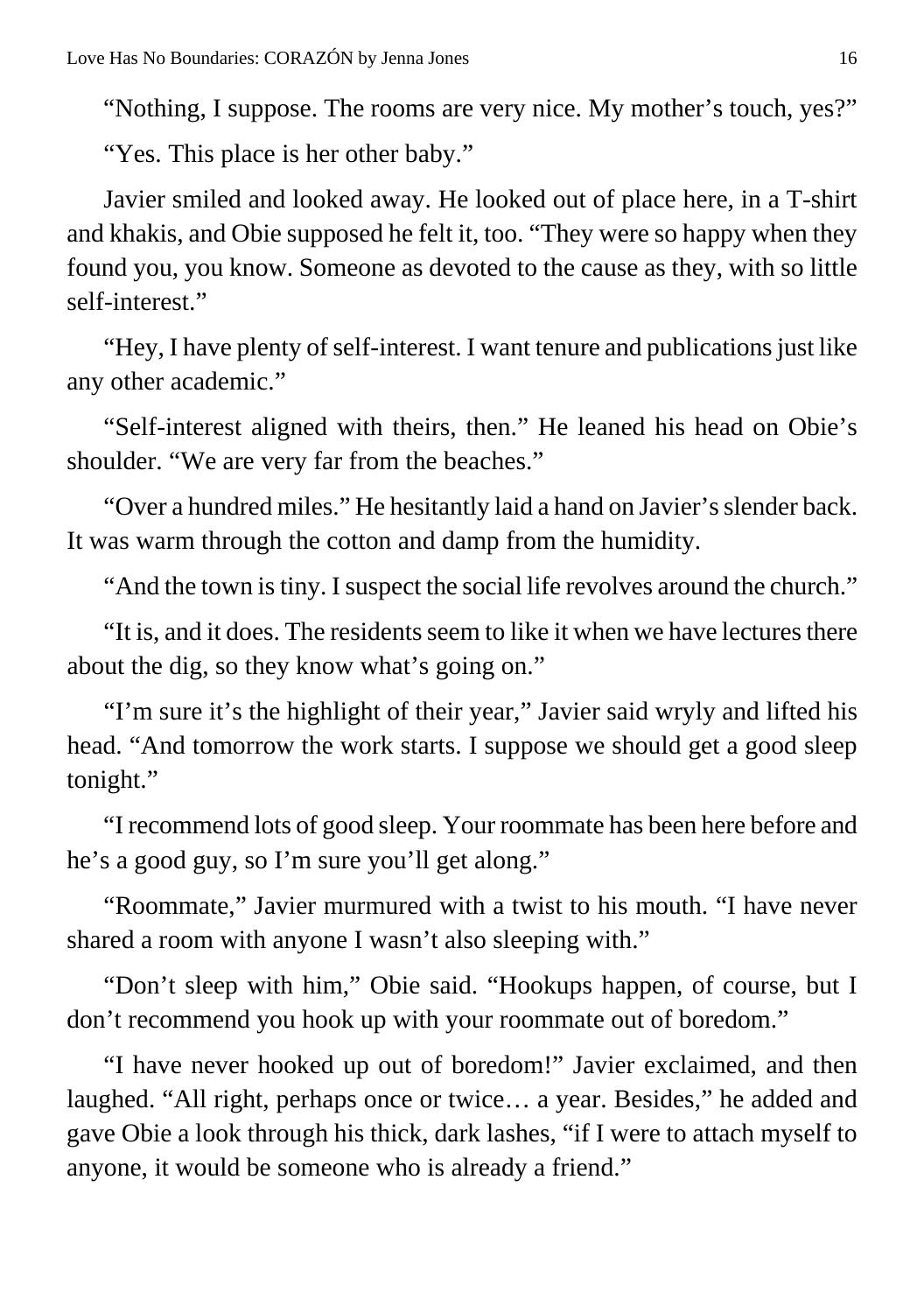"None of that." Obie stood. "It's an adjustment but you'll be fine if you focus on the work. Have you introduced yourself to the rest of the class yet?" Javier shook his head, and Obie said, "Do that, Javi. We're going to be together for six weeks. It's never too soon to start making friends."

He started to go when Javier caught his hand and tugged him back. "You will be my friend, won't you, Obie?"

"Of course I will." He put a hand lightly on Javier's hair. The humidity was making it curl, despite Javier's use of many products. Obie liked it this way. "Haven't I always been?"

"This is new," Javier said. "This is not my parents' house or your house or school. It is entirely different and I am—" He swallowed.

"Javier, you're not scared of meeting new people, are you?"

"Never!" He hesitated again. "I am going to graduate after this, if I do well."

"Your parents sure hope so."

"And then what happens?"

Obie sat on the bed again. This could be a long conversation. "I've thought for a long time that you could earn a PhD if you wanted. You're intelligent enough for a career in academics and curious enough for research when you let yourself be."

"As my father is fond of telling me, I lack the drive."

"Well," said Obie, not wanting to confirm it even though he agreed.

"It is all right, Obie. We have had this conversation many times—usually when another year passes and I am still a student. I cannot imagine spending the rest of my life digging in the dirt."

"There are other paths you could follow."

"And because of my parents, everyone will expect me to study the Mayans and the Olmecs and all the rest of them, when I find them barbaric, at best,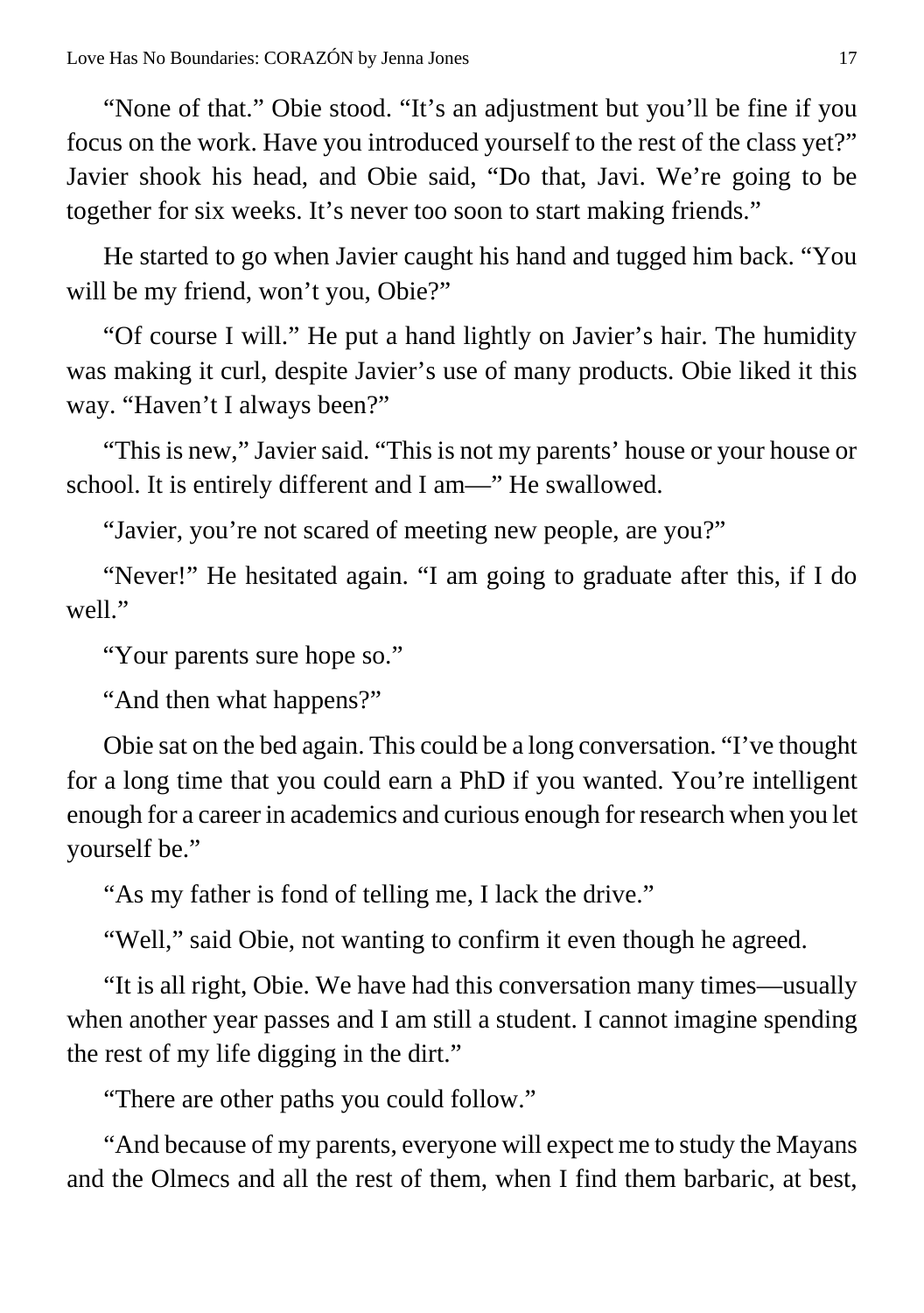with their human sacrifices and bloodthirsty gods." He shuddered. "The best thing those civilizations gave us is chocolate."

"There's more to the Mayans than human sacrifice," Obie said, though he knew there was no convincing him otherwise. They'd had this argument many times. "It's your mother's culture, Javi, and your culture. That's why she is fighting so hard to preserve as much as she can."

"It is her culture, not mine. Father's family imported brides from Spain for centuries—I am more Spanish than I am Mayan."

Obie said slowly, "I know it can be difficult when you feel caught between two worlds."

"I do not feel caught between two worlds," Javier muttered. "I feel forced to appreciate something I cannot. I always have been. Mother has dragged me to villages to watch mumbling priests and to sites to look at crumbled stones and to museums to marvel over shards of pottery for as long as I can remember. The sooner I am done with it, the better."

Obie sat back, surprised at his vehemence. "I had no idea you felt that way."

"It is difficult to bring up when it is your passion, also." Javier shook his head. "If I were to pursue the path of anthropology, I would prefer another part of the world to be my specialization. Australia, perhaps, or Asia. As far away from this peninsula as I can get." He glanced at Obie's face and gave a lopsided smile. "Never fear, I will be a faithful and diligent assistant to you, even though my heart longs to be elsewhere."

"No fear of that," Obie said.

Still, as he lay in bed that night, Obie didn't know what to feel about this revelation. Javier had been feigning interest all this time, not only in Obie's work and in the passion of his parents, but in his own ancestry. What a disconcerting feeling that must be, especially when he was surrounded by it. No wonder he'd gone to school in the States instead of Mexico. Obie had no illusions about why Javier had chosen the school he did—Obie's presence, his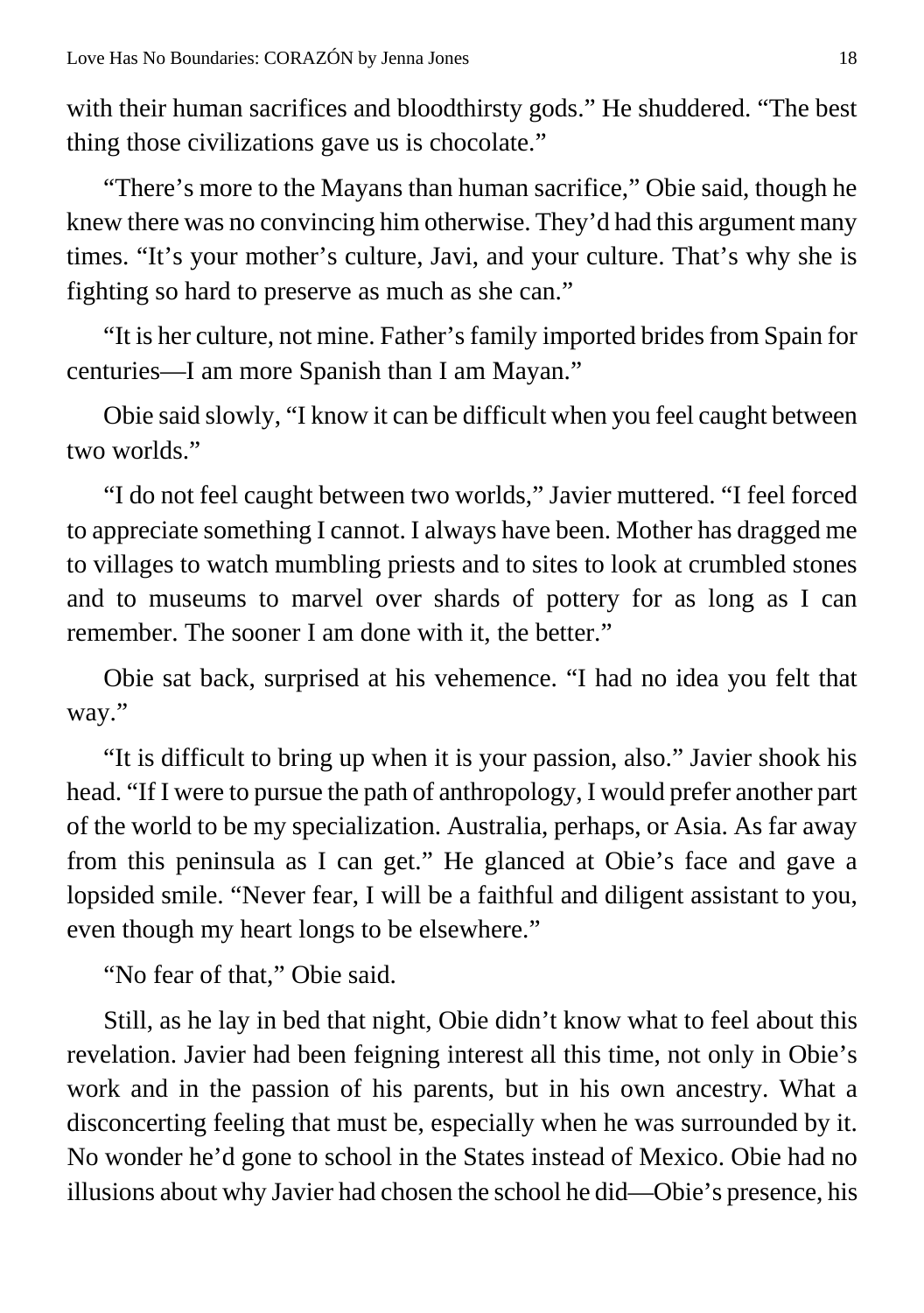parents' contributions to the school's Meso-American collection—but he'd never thought it would be an escape for him, too.

Yet he still wanted to go into the field, rather than rebel entirely and go into whatever the furthest discipline on the spectrum would be. Astrophysics, maybe, though Obie couldn't imagine Javier being satisfied with peering through telescopes, either.

*Figuring out Javi's life is not your problem*, Obie told himself sternly, and rolled onto his other side with his pillow bunched under his head.

\*\*\*\*

The first two weeks of field school went exactly as it had in previous years. The students worked hard, carrying away dirt and overgrowth from the site, which was a small minor temple the school had unearthed two years before and now had authorization to properly excavate. There were carvings to clean, sketch and photograph, and artifacts to document and carefully store, but mostly there was dirt to clear so that the building would be exposed to the sun for the first time in half a millennium.

Obie and the other professors gave classes and lectures, advised and discussed, negotiated a few personality clashes and tried to keep everyone's focus on the work. This got easier the longer school went on, as the new students became acclimated and the returning students settled in.

Javier did exactly what Obie asked him to, documenting the finds and helping to set up lectures, and Obie had never heard him say so little in the ten years they had known each other, even when Javier didn't speak any English and Obie's Spanish was little more than rudimentary. He put out only a minimal effort to pass his classes, and when they took a field trip to Chichén Itzá he brought a book rather than tour the temple complex, telling his classmates, "I've been here before. It never changes."

"Should I worry? I'm worried," Obie said to Brendan, one of the other professors. "Maybe he's depressed."

Brendan stopped typing on his laptop long enough to give Obie a glance, and then resumed typing.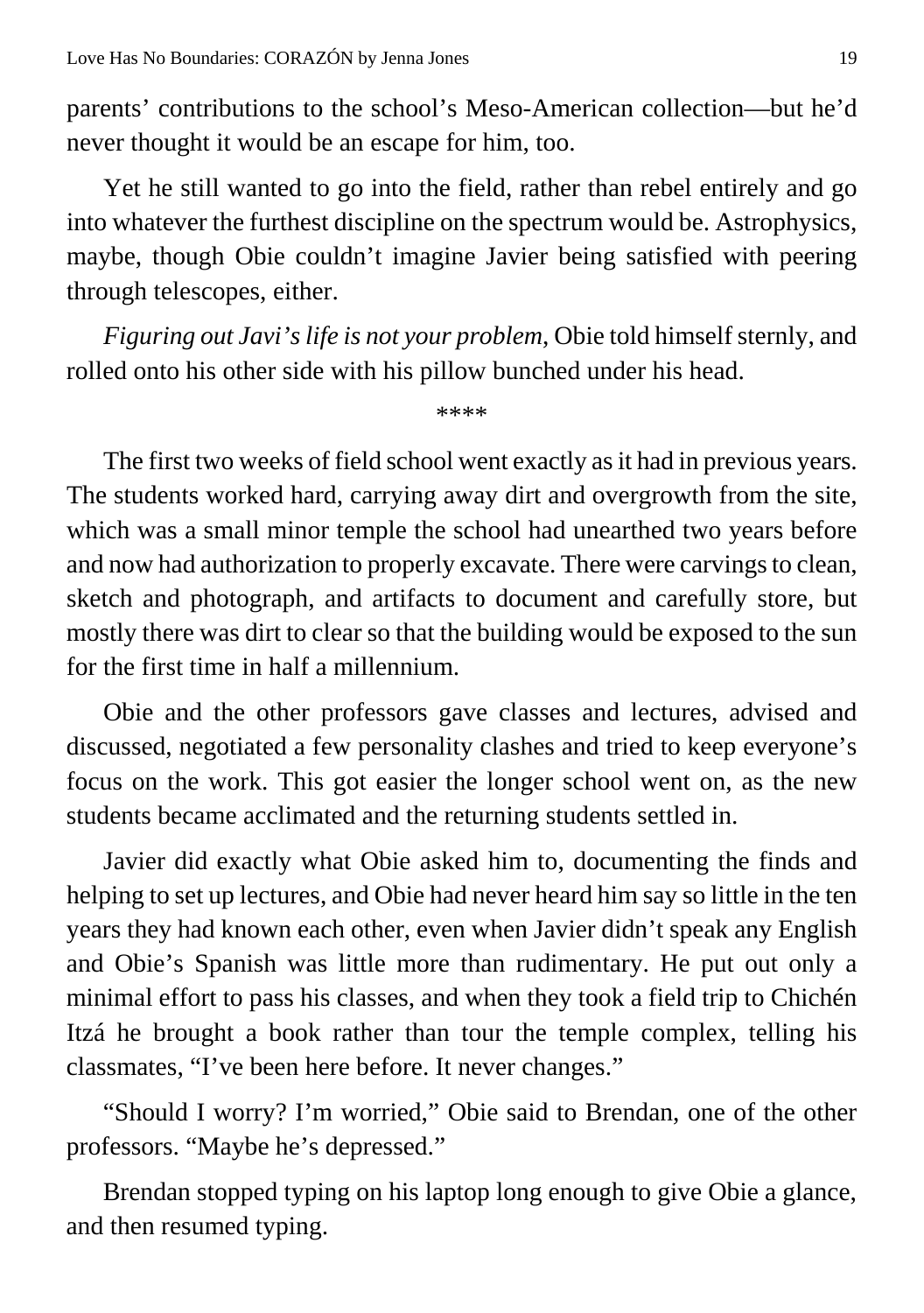"What's that look for?"

"You're worried about a student being depressed? I've been doing this with you for three years and I've seen you worry less when a student got lost."

"I was worried," Obie said. "I disguised it with an aura of calm."

"If you're worried aboutJavier, ask him how he's doing," said Brendan as he typed. "You've known him a long time, haven't you? He'll probably tell you."

"But he's my student, so I can't get personally involved."

"But he's a friend of the family so you're already personally involved. Now go away, I have a lecture to prepare."

"Going," said Obie and went to find Javier.

He was in the common room, his laptop on his crossed legs, and he glanced up when Obie came in. "Did you get the photos I e-mailed?"

"I did." He sat on the sofa beside Javier. Two other students were playing chess on the other side of the room, and paid them no attention. "I have a strange thing to ask you. Are you doing okay?"

Javier paused and gave him an uncertain look. "I'm passing the translation class, last I heard."

"You're doing fine in translation," Obie said. "You've always been good at languages. I mean in general."

"I am bored stupid," Javier said. "My body has never hurt so much for so many days, the Internet connection is too slow for me to Skype the boys who offered to keep me amused, and all the other men here are straight."

"I'm not," Obie said.

Javier smiled as he typed. "Every time I have come near to asking you out, you barely restrain yourself from physically pushing me away."

Obie's hopes that he had been more subtle were dashed. "It's not appropriate for you to ask me out. You're my student, and the son of my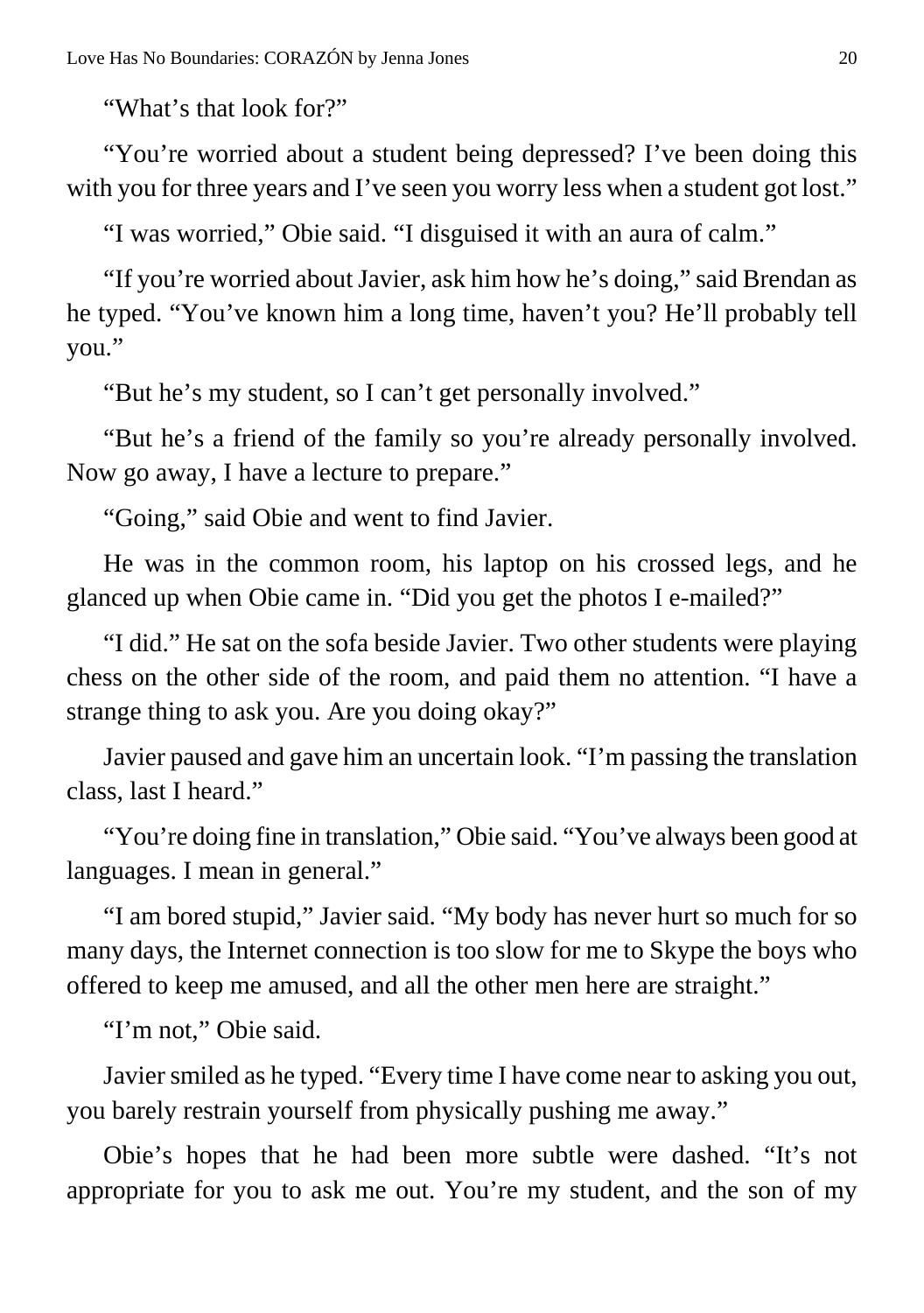friends. You and I, we have a very complicated relationship, have you noticed?"

Javier laughed. "I have." He paused. "If I was not me and you were not you, would you go out with me?"

"If I weren't me, I don't know if I'd like you."

"You are teasing me," said Javier and resumed typing.

"Maybe a little," Obie admitted. "I was worried you're depressed. At least you're only bored. And maybe a little lonely, but so are most of us."

"I can finally count to one hundred in Mayan," Javier said as he typed. "My mother will be so proud."

\*\*\*\*

Most of the artifacts the field school found were small—shards of pottery, arrowheads, beads, maybe a tiny figurine carved from a semiprecious stone like jade or jasper. As Obie told the class, every anthropologist may hope for a big find, but the reality of research was in the small things, the objects of every day. "When we're dust and bones," he said, "researchers will puzzle over our cell phones and sunglasses, the things we hardly think about."

Every basket of dirt was carefully sifted to reveal its secrets, and anything big enough to readily see was first photographed where it was found before it was carefully removed. The site being a temple, Obie knew they would likely find a few knives and more delicate things in addition to the beads and shards, and so one of the lectures covered the religious practices of the Mayans—as bloody as the Aztecs, if less well-known.

Javier frowned throughout the entire lecture, and told Obie afterward, "And you wonder why I find them uncivilized."

"They were perfectly civilized," Obie said. "They were just civilized differently than we are."

Javier snorted, and went off to talk to his roommate instead.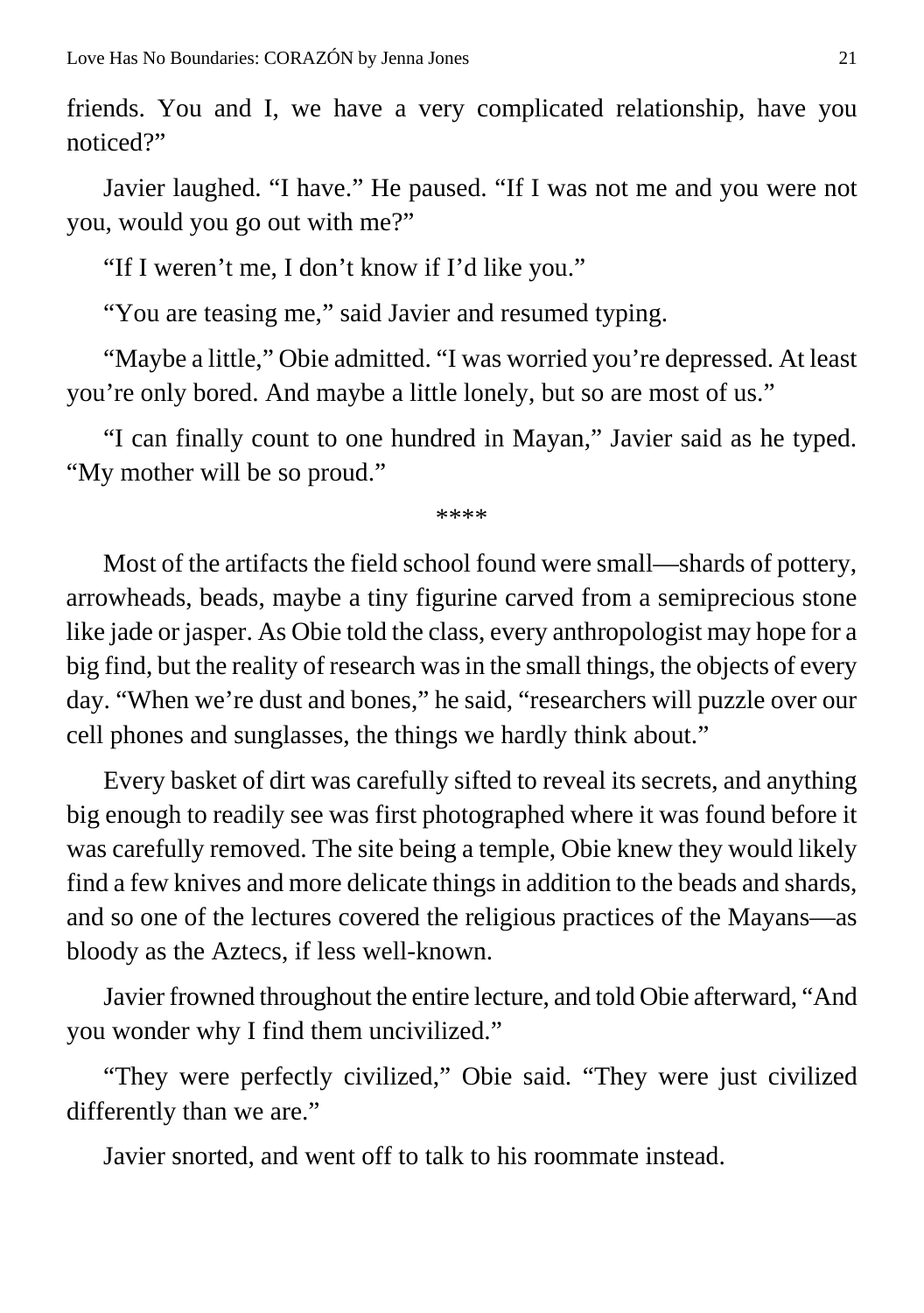Three weeks into school, they had cleared the north side of the temple to its foundation and had begun work on the east side. Obie was taking rubbings of the inscriptions in the north side wall when Felicia, one of the students, came around the corner, her eyes alight with excitement. "Professor Pogue, we've found something that might be huge. Come see!"

Obie climbed out of the pit and followed her to the east side, where the trenches were still shallow. Even so, among the dark layers of undergrowth and soil, there was the unmistakable gleam of human bone—the round top of a skull, and the ridge of a cheekbone. More soil had been cleared away to expose further remains, enough for the students to realize what they'd found and lay down their tools until they knew what to do next.

"Javier," Obie called, "get the camera. Everybody else, step back a bit."

"It's bodies, isn't it?" said Felicia. "We found bodies!"

"What this likely is," Obie said, "is the skeletal remains of the sacrifices offered here. They were often thrown down the steps of the temple after the heart was removed or otherwise disposed of, and they were pushed up to the top of the strata over time."

Javier came to the trench with the digital camera, and stopped short, staring down at the bones. "Thanks, Javi," Obie said, reaching for the camera, but Javier made no move to give it to him. "Javi?" Still Javier didn't move, staring down at the bones, and Obie said, "Javier," more sharply than normal.

Javier shuddered and looked at him. "Obie."

"Are you okay?" Obie said more gently. "You've dealt with human remains before, haven't you?"

Javier shook his head, his expression solemn. "Never. It's always been… cleaner."

Obie put his hand on Javier's shoulder. "Get a hold of yourself, Javi. They've been dead for at least five hundred years. They're not murder victims. We treat these just like any other artifact—document it, clean it, store it, study it. Okay?"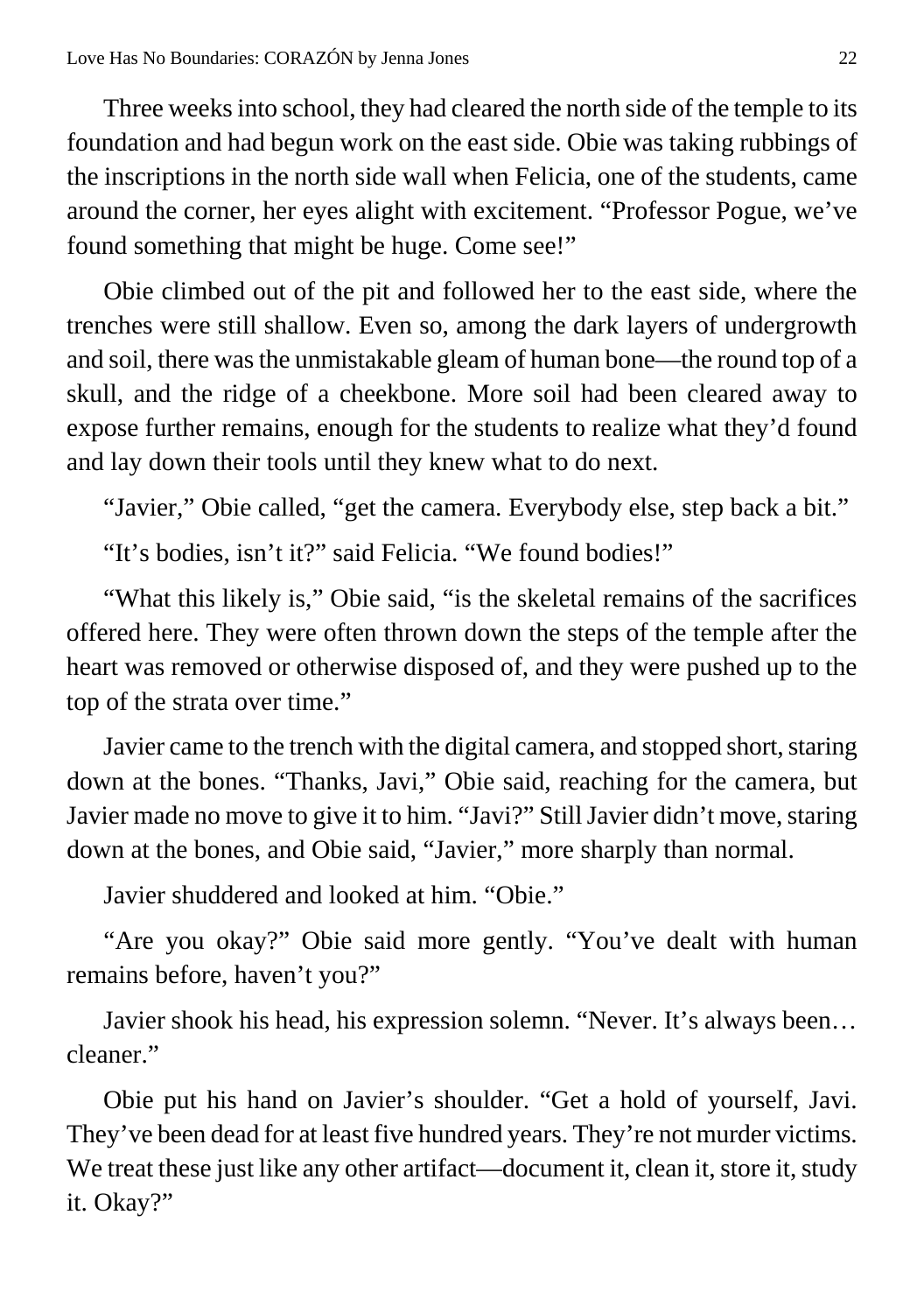Javier looked at Obie again, his eyes brimming. "No," he said. "No, I am not okay." He shoved the camera into Obie's hands and turned away to stride in the direction of the road.

"Javier!" Obie called after him, and when Javi didn't turn he added, "Wait by the bus," though he suspected Javier wouldn't listen to that, either.

There wasn't a sound from Felicia and the other students as they watched Obie. He took a deep breath. "Come on, guys. There's work to do."

\*\*\*\*

Javier didn't return by lunchtime, or by the time the class went back to base camp at sunset. Obie hoped that meant he had walked back to base, but he wasn't in the common room or his room when Obie looked for him, the cleaning crew and cooks hadn't seen him, and he didn't appear during dinner.

Finally Obie texted Javier's cell phone, even though the reception this deep in the jungle was unreliable at best, and told him, *Call me. I'm worried.*

He took one of the Jeeps out, to check the roads between camp and the site. He drove slowly with the lights on, and tried to keep his imagination from adding details to his worst fear—guerrillas kidnapping Javier because they knew of his family. Obie knew this jungle, but even so, he had no idea how to read it for signs of struggle.

If Javier was in real trouble, Obie had no idea how to help him. Enrique might, but Obie dreaded the possibility of telling Enrique he'd failed hisson in the worst way possible. Still, with the night only getting darker, and the unsettling sounds coming from the jungle, Obie drove back to base and prayed Javier had seen fit to return while he was gone.

The communal showers were deserted. Obie showered off the dirt and sweat of the day, and returned to his room with his dirty clothes bundled under his arm. He stopped short when he saw Javier lounging on his bed, flipping through one of Obie's books. "Javi," he breathed, and Javier looked up with a faint smile.

"I got your message. You're very sweet when you're worried."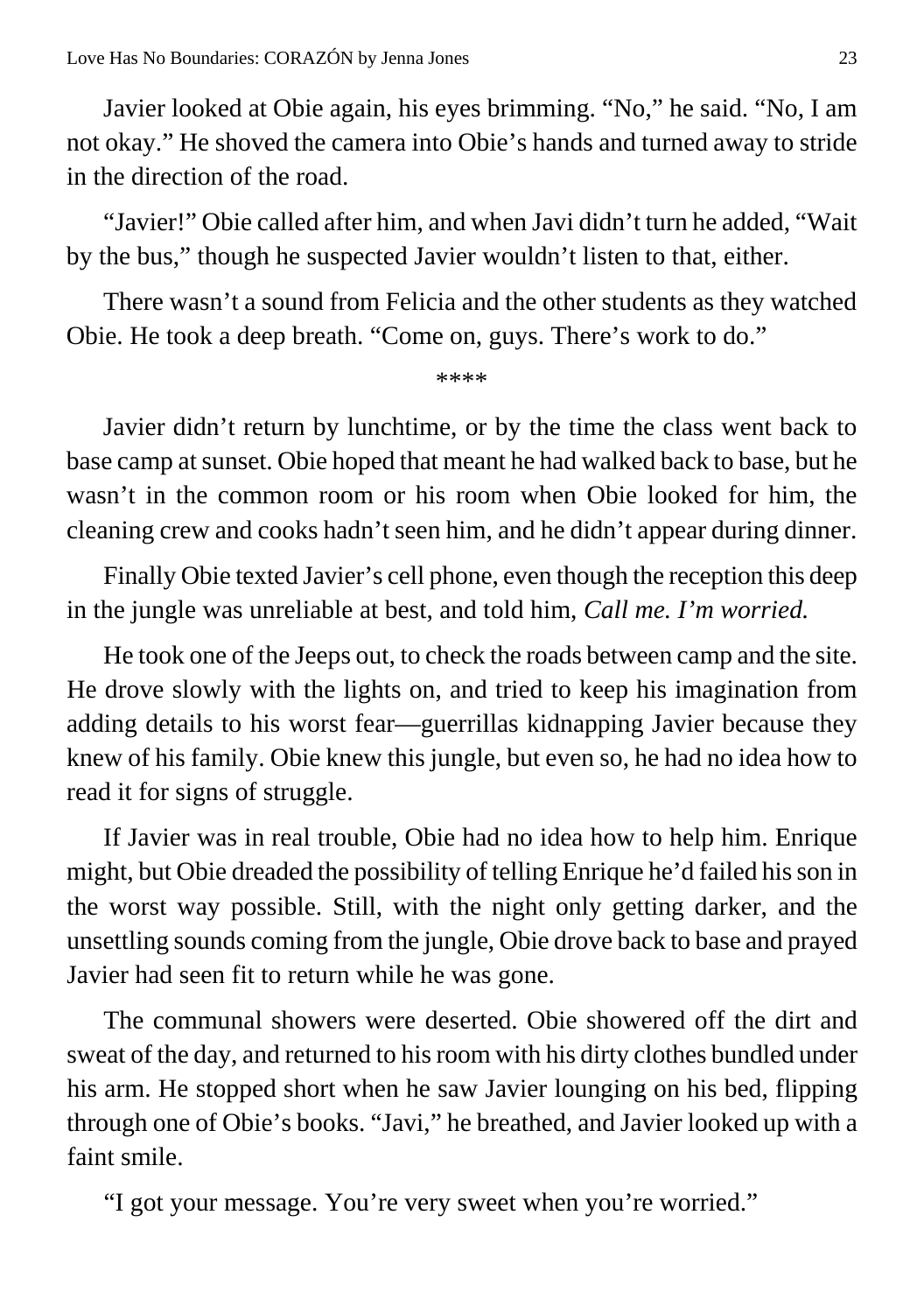"Javier del Bosque," Obie began, and then dropped his clothes and crossed the room. Javier stood, that faint smile still in place, and Obie hugged him with his arms around Javier's neck. Javier sighed and leaned his head against Obie's, his hands on Obie' back. "Where have you been?"

"I walked to the village. It's farther than it seems by Jeep."

"It's an hour if you keep up a good pace." He held Javier's face in his hands and looked into his eyes. "Do you have any idea how dangerous it is out there, in the middle of the night? This isn't a city park, Javi!"

"Obie, I have been traveling here since I was a boy," Javier said patiently. "Of course I know, and I'm never worried unless I have reason to be. I just went to the cantina and had a drink and a long contemplation."

Obie took his hands from Javier's face and stepped back, suddenly aware that he was only wearing a towel. "Well, good. I'm glad nothing horrible happened."

"Thank you," said Javier wryly.

"You know what I mean. I'm glad you're okay." He picked up a pair of sweat pants and tried to pull them on as casually as he could. "You *are* okay, aren't you?"

"I think so," Javier said, sitting on Obie's bed again. "I am uncertain."

Obie sat on the bed too. "Tell me what happened back at the site. I've never seen you react to anything that way."

Javier picked up the book again and ran his thumb over the binding. He said slowly, "Doesn't it seem to you at times that history is a tide that pulls people along? Until one day, you realize, no, history happens because of the decisions that people make. It is an unsettling feeling, realizing that."

"I think it happens to everyone who studies history, in any form," Obie said. "One day it hits you that the past didn't just *happen*. It's people doing things, or not doing things, and their consequences."

Javier nodded. "The Mayans have always been a blur to me. Strange pictures in old documents, wizened old men in villages mumbling in a strange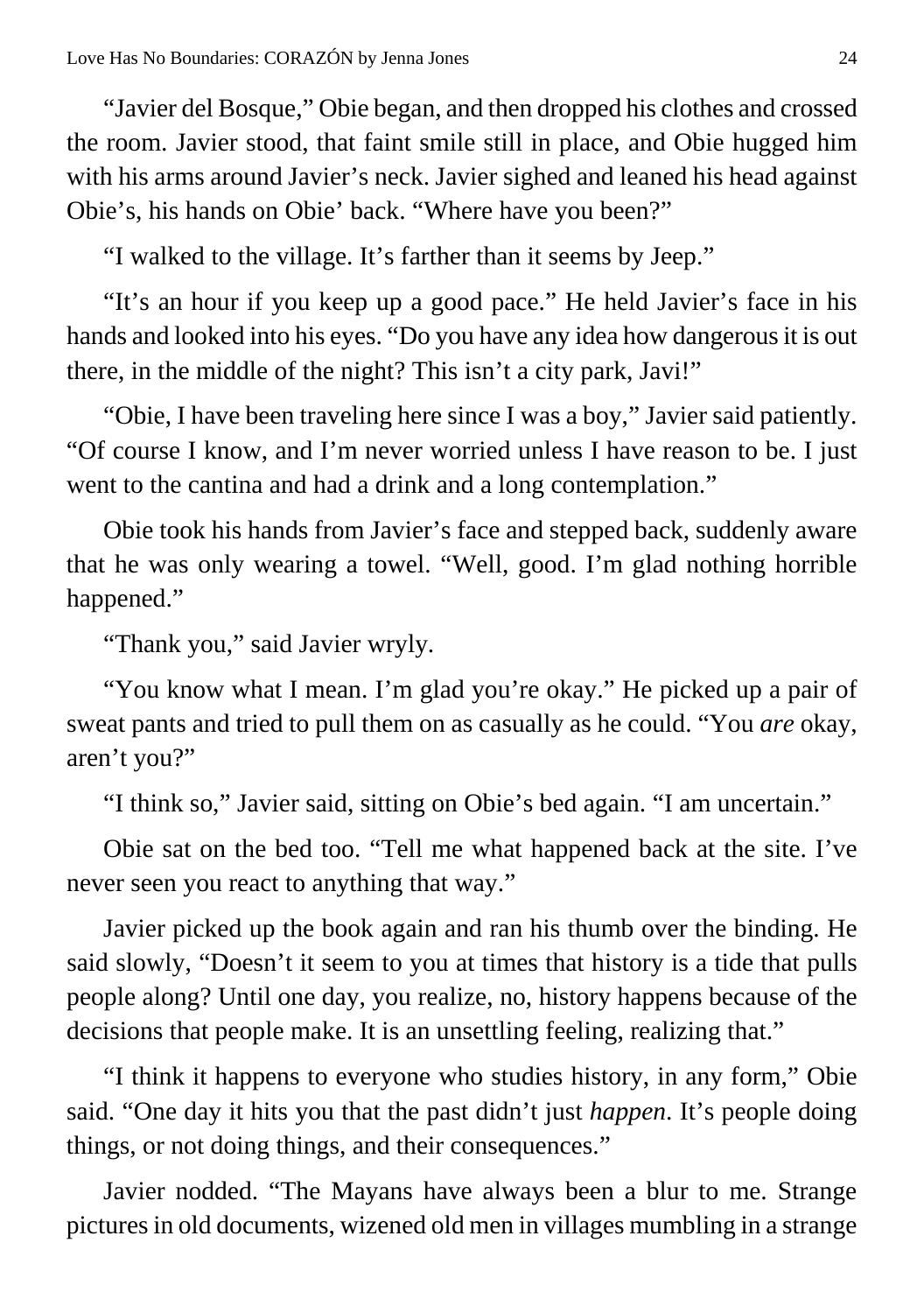language, stories they told us in school that gave me nightmares as a boy. Mother hastried so hard to make me appreciate them as her people, but I could never accept them as mine. I felt nothing for them." He lay back and held the book on his chest. "Until today."

Obie leaned on his elbow and watched Javier, waiting for him to continue.

"Bones, Obie, bones in the field, in the dirt. I have never seen them so… real before. Not a picture or a neatly-wired skeleton, but actual bones of actual people…" He looked at Obie. "It made me want to weep."

Obie stroked Javier's hair back from his forehead. "It can feel pretty raw, experiencing that for the first time. But you have to develop some objectivity. Bones are part of the job."

"I think this is why I prefer the art side of things," Javier said. "Even at its most bloody, there is still no actual blood. I know there was no actual blood today," he added, "but there was at one time. Blood and flesh, and beating hearts."

"It was an honor to be sacrificed to the gods, Javi. Even if it seems horrific to us, to them—"

"I know," Javier said impatiently. "I know all this, Obie. I have heard the lectures too. But it is one thing to hear the stories in a lecture hall and quite another to look at bones in the ground and realize *this is my family*."

"Ah," said Obie in understanding.

"My mother's people did this—*my* people did this. They wielded the knives or they offered themselves or they carried the stones to make the temples—or most likely, all three. They walked this ground. They drank this water and breathed this air. They lived and died, fought wars and grew food, hunted and prayed—and they are mine, Obie. I am here because of them." He flexed his fingers. "I have my mother's hands, I am told. I have to wonder what those who gave her those hands did with them."

"Nothing you need to be ashamed of," Obie said. "They lived their lives the best way they knew how. All the ancients did." He lay down near Javier so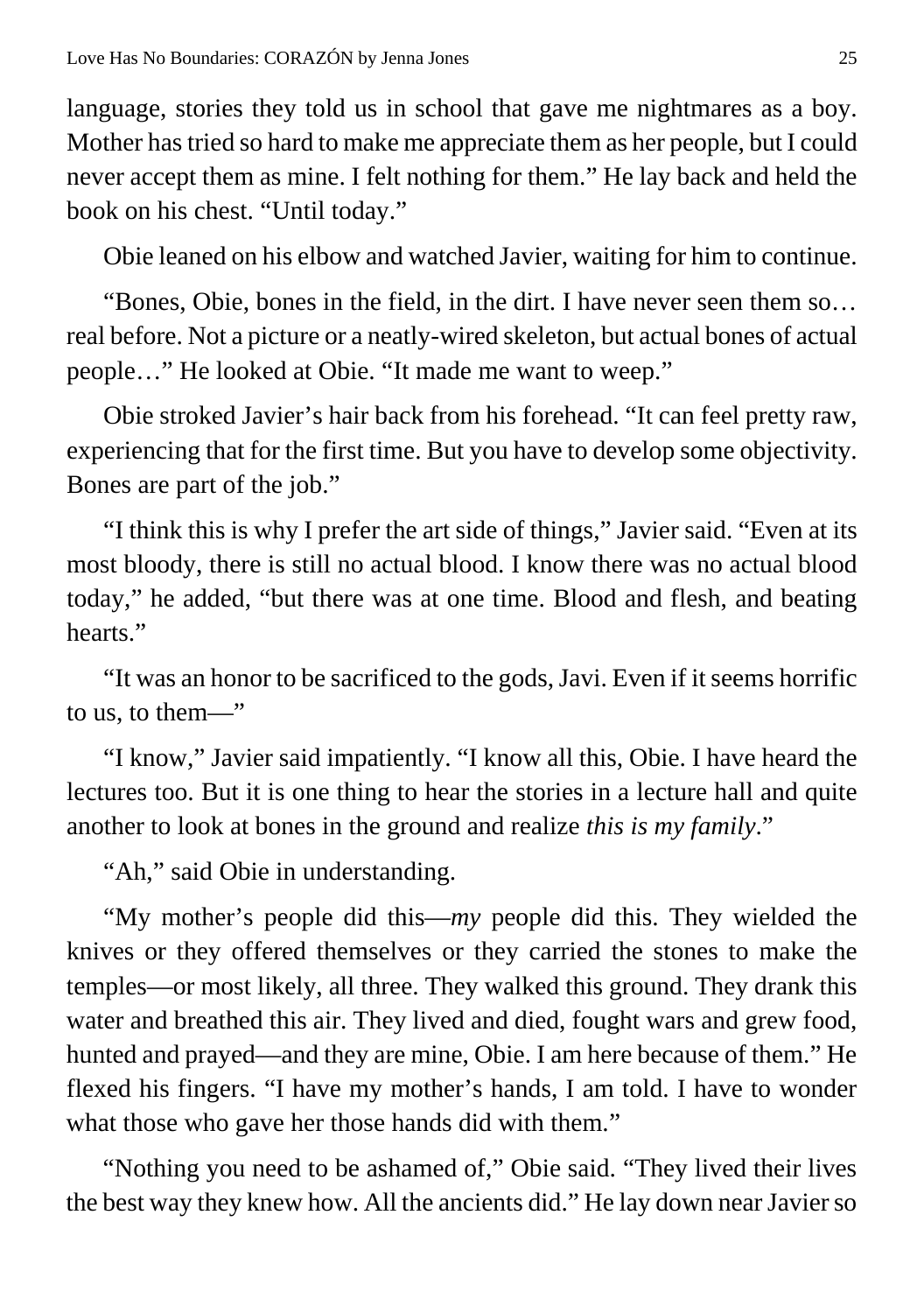their heads were touching. "As bloody as it may seem to us, as violent as it may seem, it's still worthy of respect. The world was a tough place. Tough people were the ones who survived."

"Including," Javier said softly, "the ones tough enough to offer one's self to the gods, so the rain would fall."

"Including that."

"It is stronger than I would be."

"Me too, I'd say." He tried to imagine Javier climbing the stone steps to an altar and a waiting priest with a stone knife, and shuddered. "As much as I admire the culture," he said softly, "I'm glad we don't live in that world anymore," and got a lopsided smile from Javier in response. "I'm even glad you felt safe enough to walk to the village, even though you probably shouldn't—"

"I am a native son," Javier said, laying his hand on Obie's cheek, "and you worry too much."

"Only about you," Obie said, and Javier kissed him.

\*\*\*\*

Everything that had kept Obie from kissing Javier before was still true— Javi was still the son of his friends and mentors, he was still a student, he was still Obie's employee for the duration of field school.

None of it really seemed to matter as Javier kissed him, gentle and hungry.

Javier had been fifteen when they met, with long skinny limbs and floppy hair, handsome and fresh and just beginning to understand how attractive he was and the power that gave him. His crush on Obie had been obvious, flattering, and surprisingly sweet, as they tried to talk to each other in languages both of them barely spoke. Obie had been twenty, absorbed in his studies, overwhelmed by the del Bosques' interest in him, and he knew then that he and Javier could never be more than friends. Anything more was much too complicated.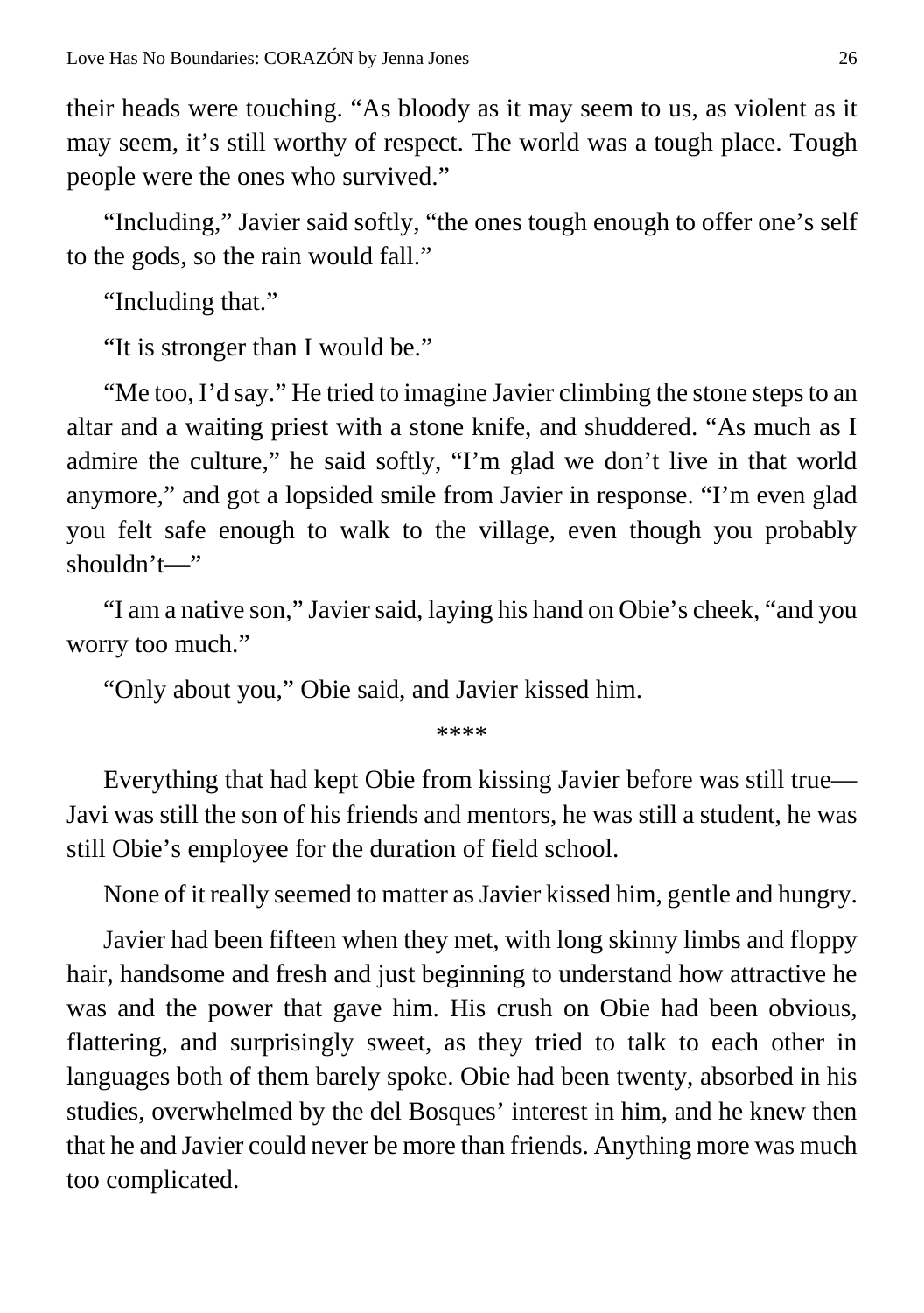He knew he should stop kissing Javier. He knew he should stop letting Javier kiss him. He knew he shouldn't find Javier's kisses so sweet, so satisfying, fulfilling every yearning he had to touch someone he already held dear. He knew he should stop kissing Javier back.

*Not yet,* he thought, pushing a hand into Javier's hair and letting Javier move them onto their sides. *Not yet.*

Javier pushed Obie onto his back and knelt over him, amber eyes dark, a hesitant smile on his lips. "I have wanted to kiss you since I was fifteen," Javier said softly as he slid his hands down Obie's chest. "You taste even better than I imagined."

"Javier," Obie said, shaking his head, "nothing has really changed."

"I know. We are still complicated."

"Getting involved like this won't make things any simpler."

"And you don't want people to think wrongly about me." Obie shook his head, and Javier laughed and leaned down to kiss him again. "You are so sweet."

"I think," Obie breathed, tilting his head back, "it's being pragmatic." His hands settled on Javier's hips as Javier kissed around his face and beside his mouth, before finally kissing him deeply, his hand cradling the back of Obie's head.

"You are very practical," Javier said as he kissed him, "and thoughtful, and I am charmed that you think I need protection in my own country."

"In the jungles of your own country," Obie said, turning his head so Javier would kiss the other cheek. "I wouldn't go into the woods or swamps in the U.S. unprepared."

"I followed the road," Javier said. He wove their fingers together and held Obie's hands over his head. "You are sweet to worry so much about me."

"I worry because I care." He ran his thumbs over the insides of Javier's wrists, smiling when he felt goose bumps rise on Javier's skin. "Not just because you're the son of my friends, either."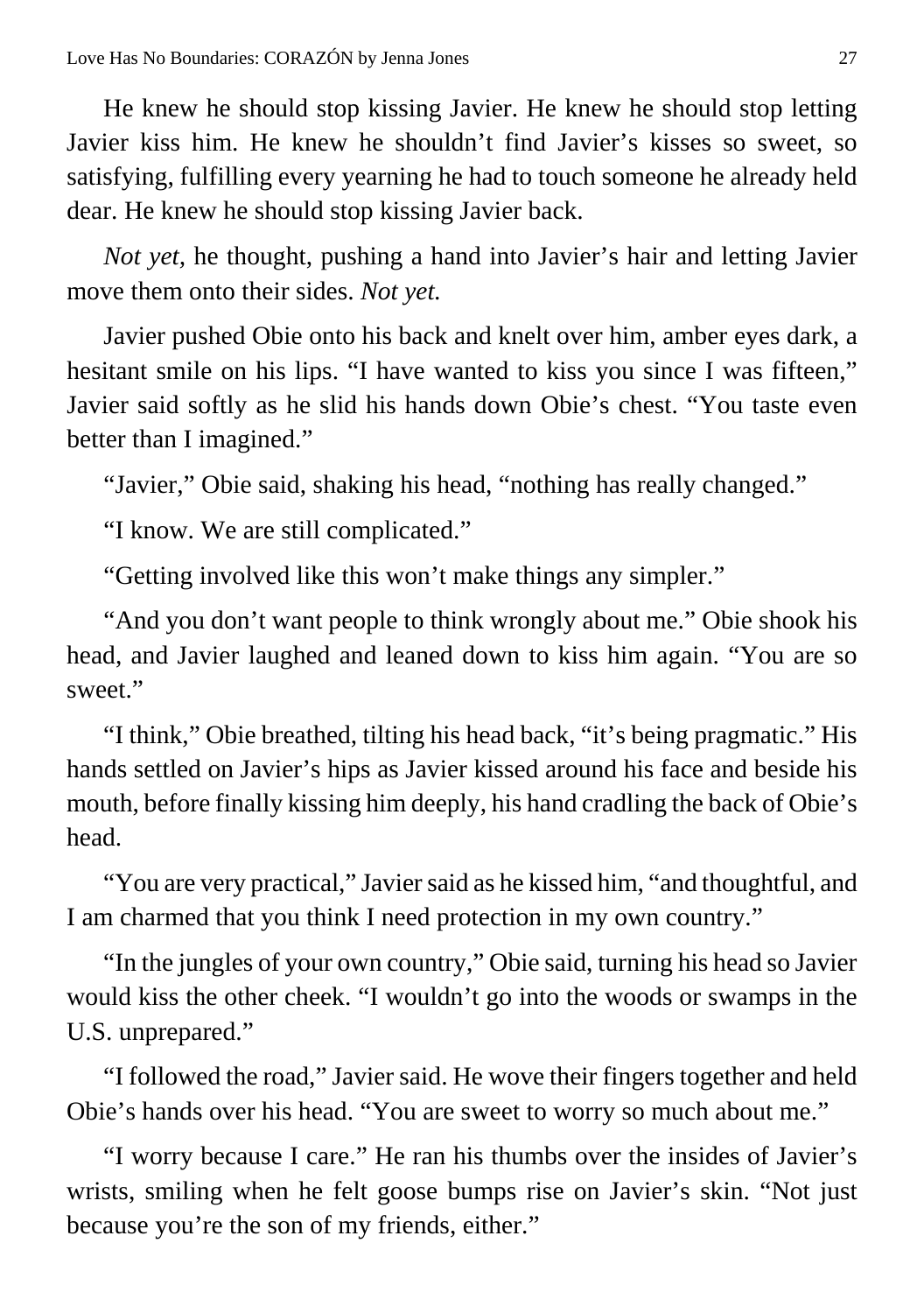"I know," Javier said, dipping his head to kiss Obie again. "You worry because you think I throw myself away on people who don't matter. Perhaps I have only been waiting for you to notice that I am your Javi and always will be, and until then, people who don't matter are the best I can do."

"Javi," Obie whispered. Propriety suddenly seemed much less important than getting his mouth and hands on Javier's skin. He pulled his hands from Javier's and ran them over his back, his shoulders, his chest, as Javier turned his head to capture and tease Obie's mouth.

"*Bésame*, *bésame*," he said, so Obie kissed him over and over. He smelled delicious when Obie buried his nose in the crook of Javier's neck, and Obie was genuinely surprised at how gently Javi cradled Obie against him, nothing like an impatient boy. "*Corazoncito, mi corazón*," Javisaid, and Obie touched and kissed him until the only language he spoke were moans and sighs.

\*\*\*\*

Obie was awake to see the light in the window gradually lighten from dark to gray. Javier slept against his chest, a hand splayed over Obie's heart, and Obie threaded his fingers through Javier's hair as he watched the window.

The rest of the school would be up soon. Not only that, but it was guest lecture night and the guests Obie was expecting were Enrique and Marisol, to give their annual lecture about the Del Bosque Foundation. Normally this was his favorite night of the entire summer, but now Obie wished they had a day or two to get used to each other before coping with Javier's parents, too.

In the morning light, the complications that had slipped away the night before were back to gnaw at him, but all the uncomfortable questions they would have to answer once they returned to the university were nothing compared to what Enrique would do when he found out—while he was resigned to Javier's sexuality, he made no secret of the fact that he wanted grandchildren. And Obie was certain that Enrique and Marisol both would be more guarded in their friendship once they found out—punishment, whether it was a conscious choice or not, for seducing their son.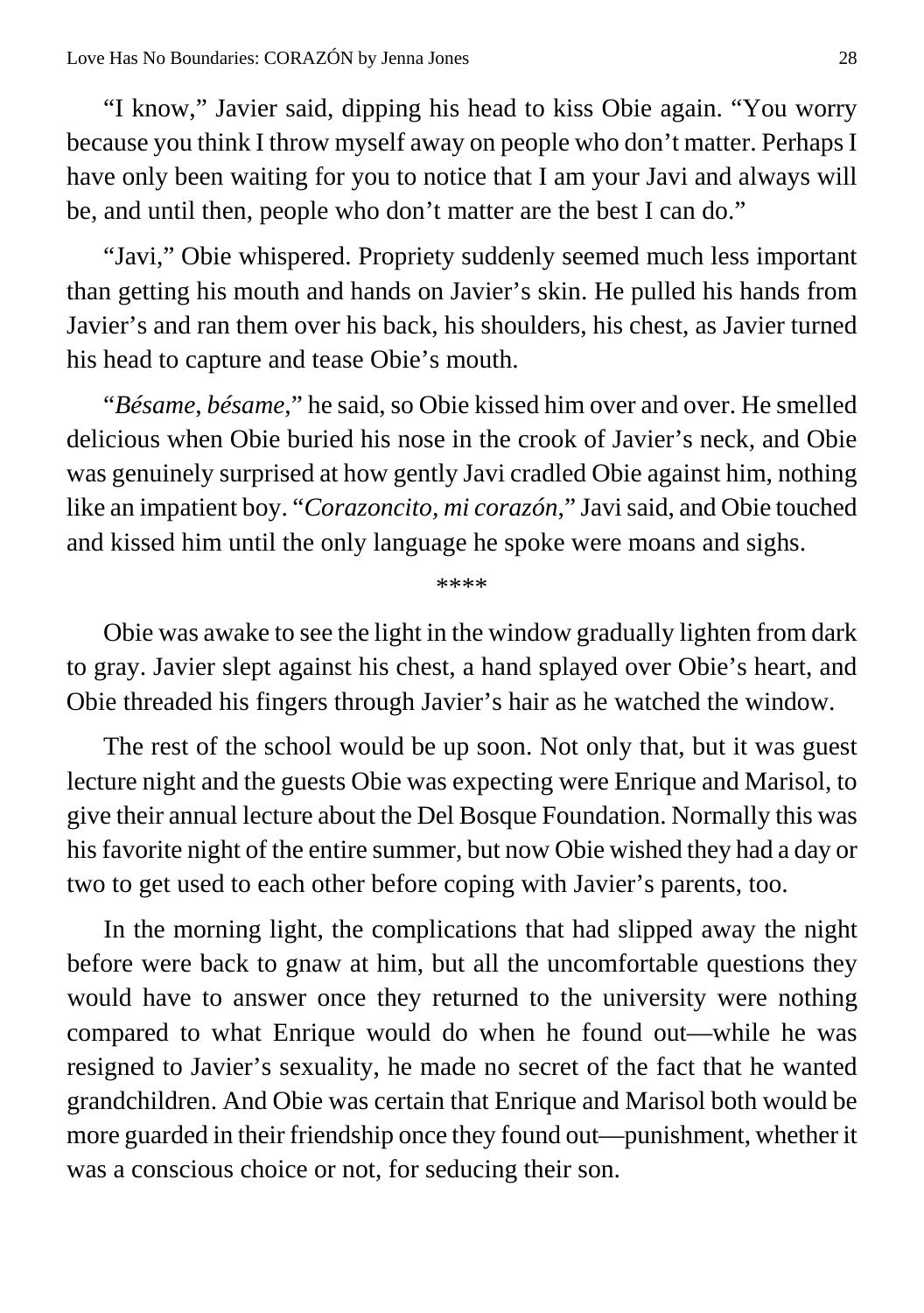He took a little comfort in the knowledge that they were aware of Javier's fondness for him, and that he had chosen the university because of Obie's presence there as well as the family's connection.

Everyone would find out soon enough, he supposed, but that didn't stop him from wishing they could have a few days of keeping this tender little thing a secret between them.

Javier's hand slowly rubbed Obie's chest. "I can feel you worrying."

"I'm just thinking." He kissed Javier's hair, and Javier lifted his head to give him a sweet, sleepy smile. *Ah,* Obie thought, *that's why this is worth it.* "Good morning, beautiful."

"Good morning, *hermoso*." He kissed Obie's mouth.

"I was worrying," Obie confessed. "You're right."

"Worrying about what?"

"What your parents are going to do when they find out, for one thing."

"I'm not a child, Obie," Javier pointed out gently.

"You're their child." Javier rolled his eyes and Obie laid a hand on his cheek. "I'd rather they were happy for us than upset, but I'm not counting on it."

"They will be happy," Javier said. "They are always saying I should find a nice man. Well, Father says I should find a nice woman and sleep with men on the side, if I must, but I don't tell Mother that."

"It's a bit cold," Obie said. "The world's moved beyond that, anyway. But they're not the only ones we have to worry about—there are also the regulations at the university. If we're still together when we get back—"

"If?" Javier said.

"I don't want to assume anything."

Javier sat up slowly, the sheet slipping down to pool at his waist. "You think I am so changeable?"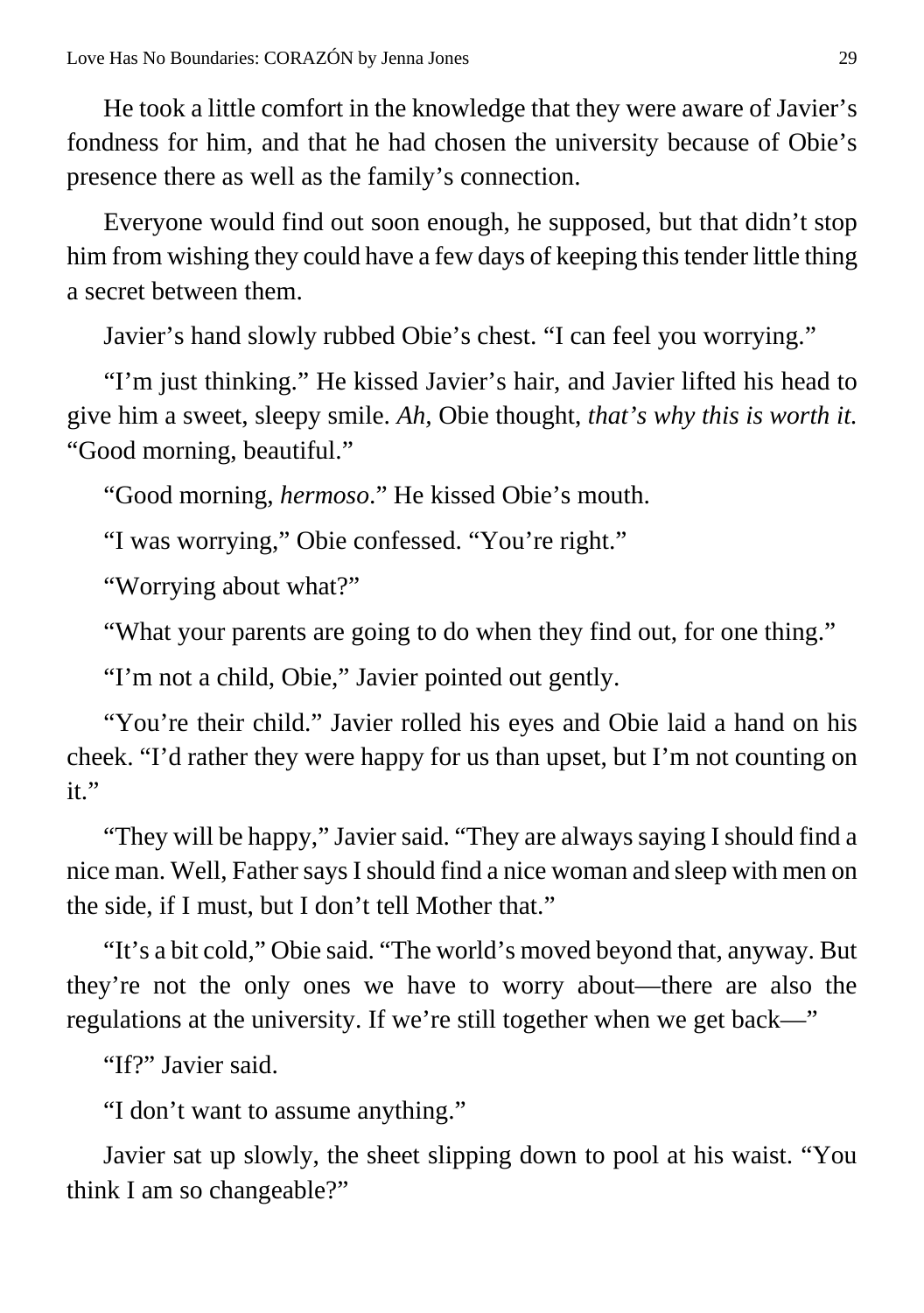"I don't know what's going to happen, Javi. We may decide we don't like each other after all. Don't get upset." He sat up too, and put his arms around Javi's neck so he could press their noses together. "I want to be with you."

Javier laid his head on Obie's shoulder with a sigh. "Good. That is what I want, also. Tell me about these regulations."

"Students and instructors who date have to register with the Dean of Students, and sign papers agreeing not to sue each other if they break up."

Javier huffed. "How very mercenary. It's like those 'in case of divorce' papers. People assume everything will go wrong."

"Prenuptial agreements," Obie said. "Isuppose it is. But it's also to protect each other—so, for instance, you don't accuse me of making you sleep with me for good grades. And a job, in this case." He sighed, gloomy at the mere thought, and said in the hopes to lighten the mood a bit, "But your grades aren't good enough for that to be true. Anybody you slept with for grades should give you a better deal."

The moment he felt Javier stiffen, he knew he'd said the wrong thing.

Javier drew back from him, brows furrowed and thunder in his amber eyes. "You think I fuck my professors for *grades*?"

"It was a joke!"

"I'm not laughing, Oberon Pogue. What a terrible thing to say." He got out of bed and started picking up his clothes.

"Javier, don't go."

"You are so worried about what people will think? Don't be." He pulled on his pants. "They will never know. There is nothing to know." He pulled his shirt over his head.

"I don't think that about you, Javi. I swear I don't."

Javier turned to him, hurt in his face like a mortal wound. "And don't worry about passing me, Professor Pogue," he nearly spat. "I'll earn whatever marks I get—and not on my back." He let himself out.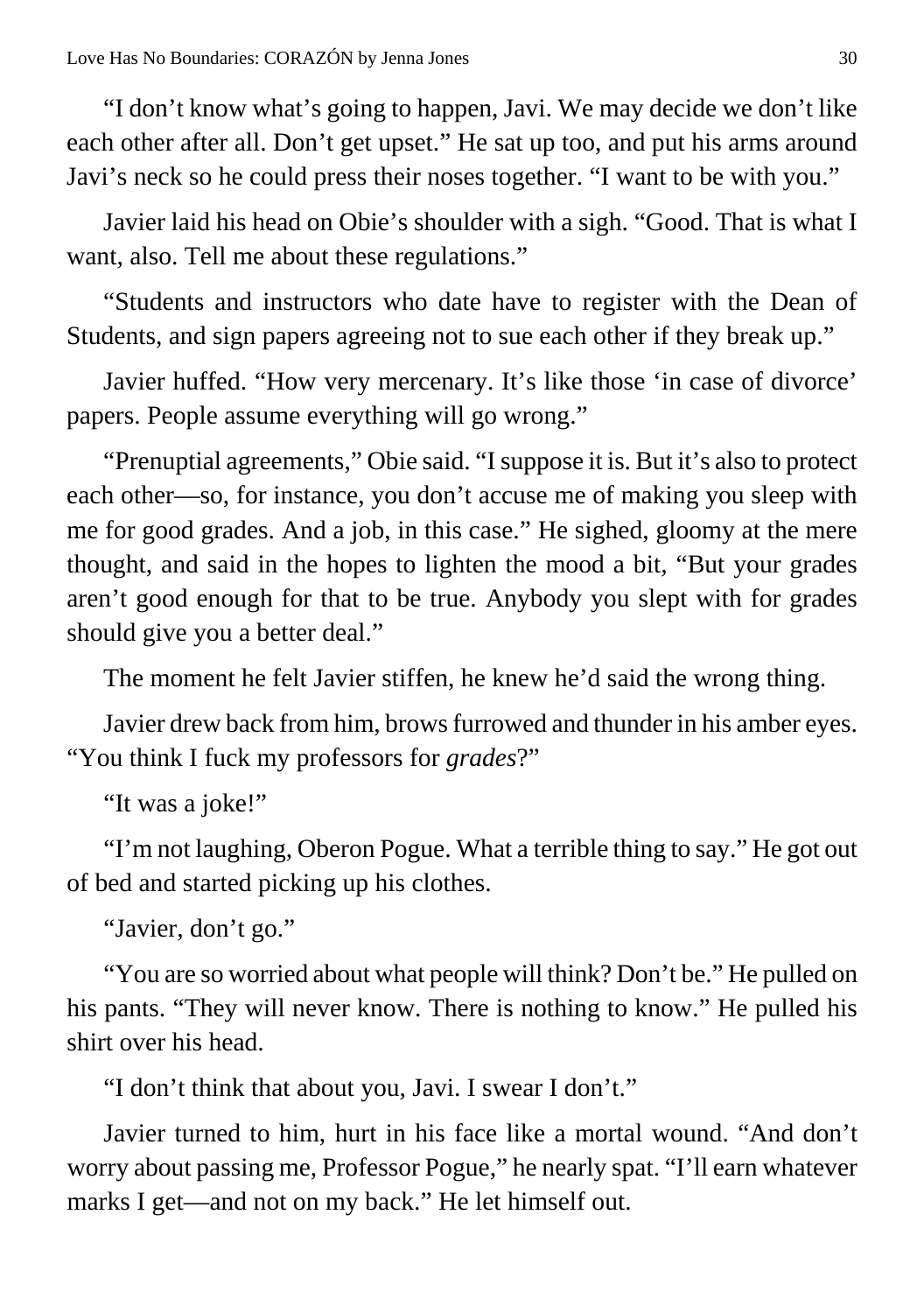Obie sat there for a moment, blinking, and then flopped on his back with a frustrated groan. He shouldn't have said anything—not about his worries, not about Javier's parents—not until they'd figured out what they were to each other, not until this fragile little thing had some resilience to it, when it might bend but not break.

Instead, he had to try to be funny. He knew Javier—he knew how truly sensitive he was, and instead of protecting him he'd cut out his heart as surely as if Javier were tied to the altar at the little temple at the dig site. Knowing that Javier would be both too angry and too proud to tell anyone about their tryst gave him no comfort.

He could hear people chatting in the hall as they walked to the dining room or the showers. He rubbed his hand over his face, told himself he would think of something later, and got up to start his day.

\*\*\*\*

The del Bosques' Jeep was already parked in front of the site by the time the school arrived. Obie was relieved, despite his worries—Marisol never failed to soothe Javier no matter how moody he was—and smiled when he saw Javier sit up a little in his seat when he saw the Jeep, before he glanced around and went back into a disinterested slump.

Obie barely restrained himself from hugging Marisol and confessing everything when he got off the bus and she came to the clearing to greet the school. Javier didn't hesitate—he swooped to her with a "Mami!" and she laughed and hugged her much taller son, pushing her booney hat from her face and scolding him for not using sun protection. Enrique kissed both Javier's cheeks, and then said, "Oberon," and kissed Obie's as well.

"Newbies, meet the del Bosques, the ones who are paying for most of this," Obie told the students, and there were a few minutes of students thanking Enrique and Marisol for the chance to be at the dig and instructors catching up with all that had happened in the last year. Javier stayed with his mother, his arm casual around her—but there must have been enough amiss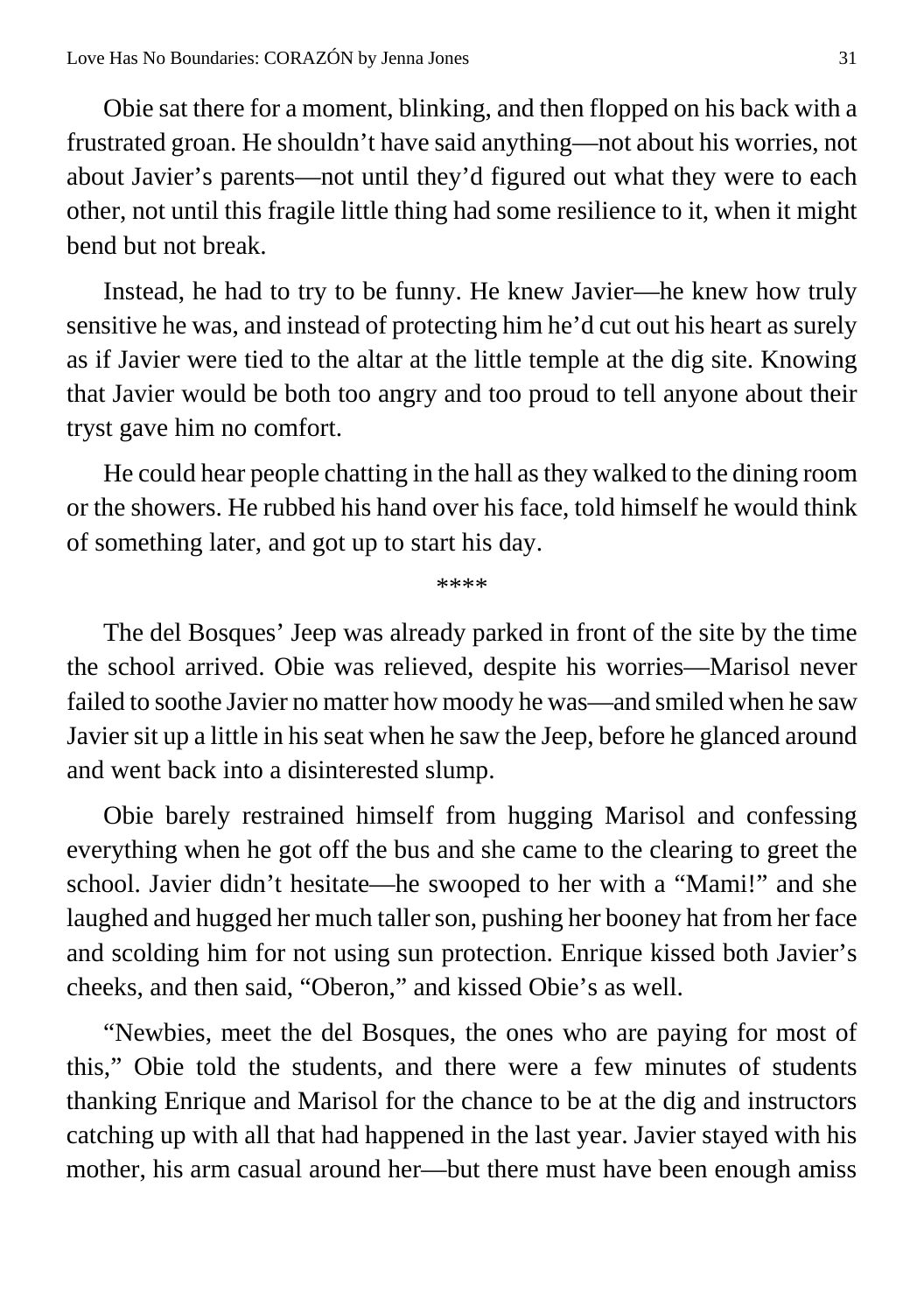with him to cause Marisol to glance up at him frequently and call him, "*Mijo*," like she hadn't since he was a teenager.

Obie finally said, "Okay, guys, time to work," and waved off the groans. "That dirt won't haul itself," he said and told the del Bosques, "Wait until you see what I have to show you," as he took them to where the school had begun to excavate the bones. He thought Javier might join the other students but he stayed with Marisol, his expression solemn as they went inside the protective tent to view the little trench.

"I didn't expect this," Marisol said. "It is strange sometimes, to be so confronted with the reality of history." She hugged Javier to her and he quirked a tiny smile.

"That's what I said."

"I think it's necessary for anyone who studies history," Obie said. "It takes it from the abstract to something concrete. It reminds us we're truth-hunters." He looked at Javier, hoping he might understand the deeper meaning Obie desperately wanted to convey, but Javier was gazing at the bones and didn't look up.

"They'll make a fine addition to the collection," said Enrique. "I hope you will want to be on the team to study them, Oberon."

"Bones aren't my area, really," Obie said. "I'll be happy to collaborate with whoever studies them for the paper afterward."

"Will there be a paper?" said Marisol.

Javier chuckled. "There is always a paper. Ishould get to work." He kissed Marisol and then Enrique, and gave Obie a cool look as he passed him on the way out of the tent.

Marisol took Obie's arm. "Show me around," she said, while Enrique stayed in the tent with Brendan and another instructor who were excavating the bones.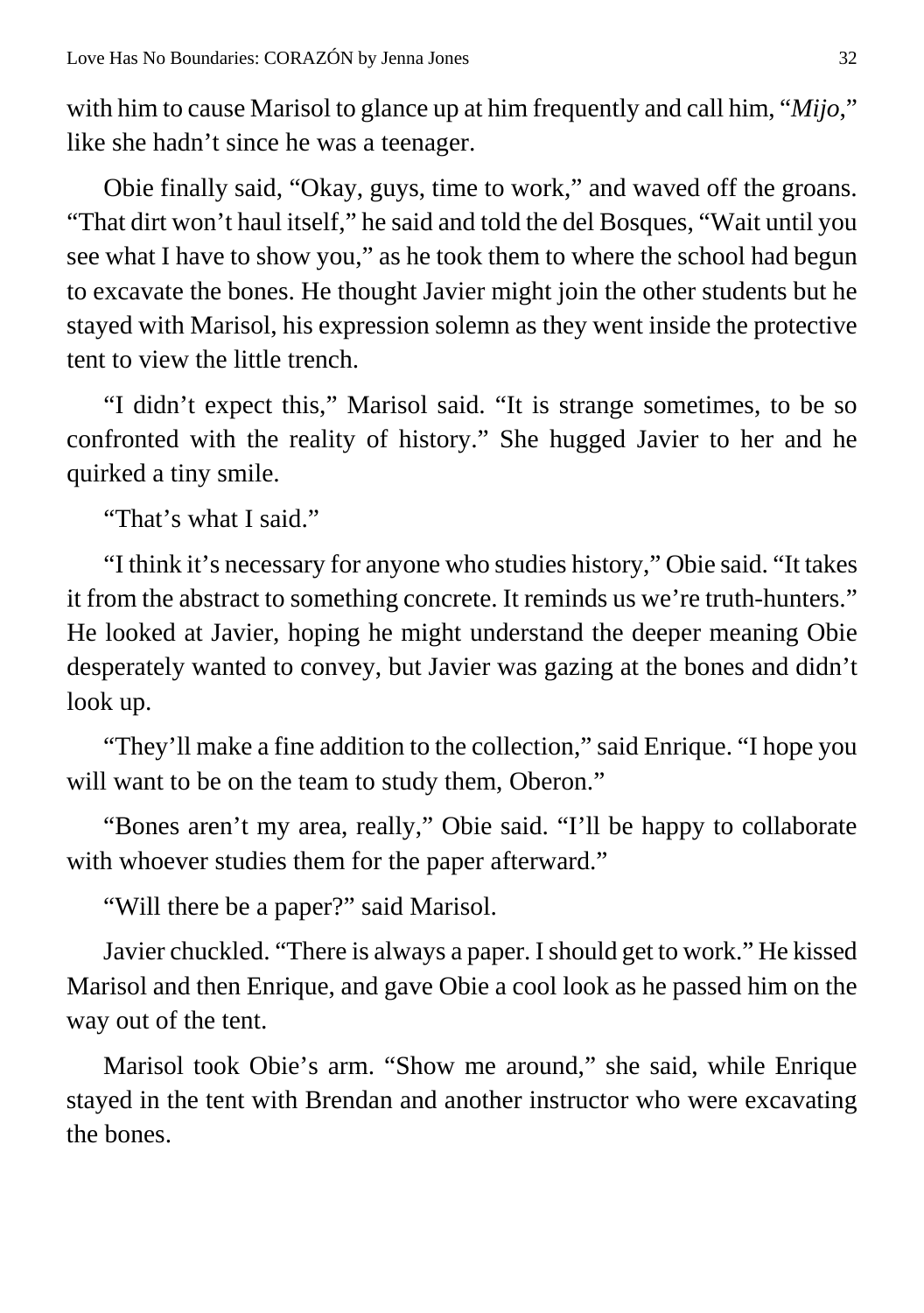"We cleared one wall," Obie began, but by then they were out of earshot of the others and Marisol turned to him, her face determined and startlingly like Javier's.

"The two of you have been close as brothers for years, and today he has barely looked at you. What has happened?"

"I—" Obie said, "We—" He knew he was blushing, and it must have been obvious from the way Marisol's eyes widened.

"You and Javier," she said, shaking her head. "I suppose I have known it would happen someday. You have always had a special place in his heart."

"I've fallen off the pedestal," Obie replied. "I said something stupid and now he thinks I think he's a slut."

"Do you?" Marisol said calmly.

"No. Never."

"Then what are you going to do about it, Oberon?" she said, still calm, but there was steel in her eyes and in her tone that reminded Obie what fierce warriors her ancestors had been.

He swallowed hard. "I don't know yet."

"I suggest you discover this soon. Javier has asked us to take him home with us"

"I'm sure a weekend away will do him good."

"He wants to come home for good, Oberon."

For a moment, Obie felt as cold as if his heart had stopped beating. "Without his degree?"

"He said he is done."

"He needs to finish field school—he has another year to go until he graduates—"

"Which is why," Marisol said, "I can easily believe he is unhappy with you."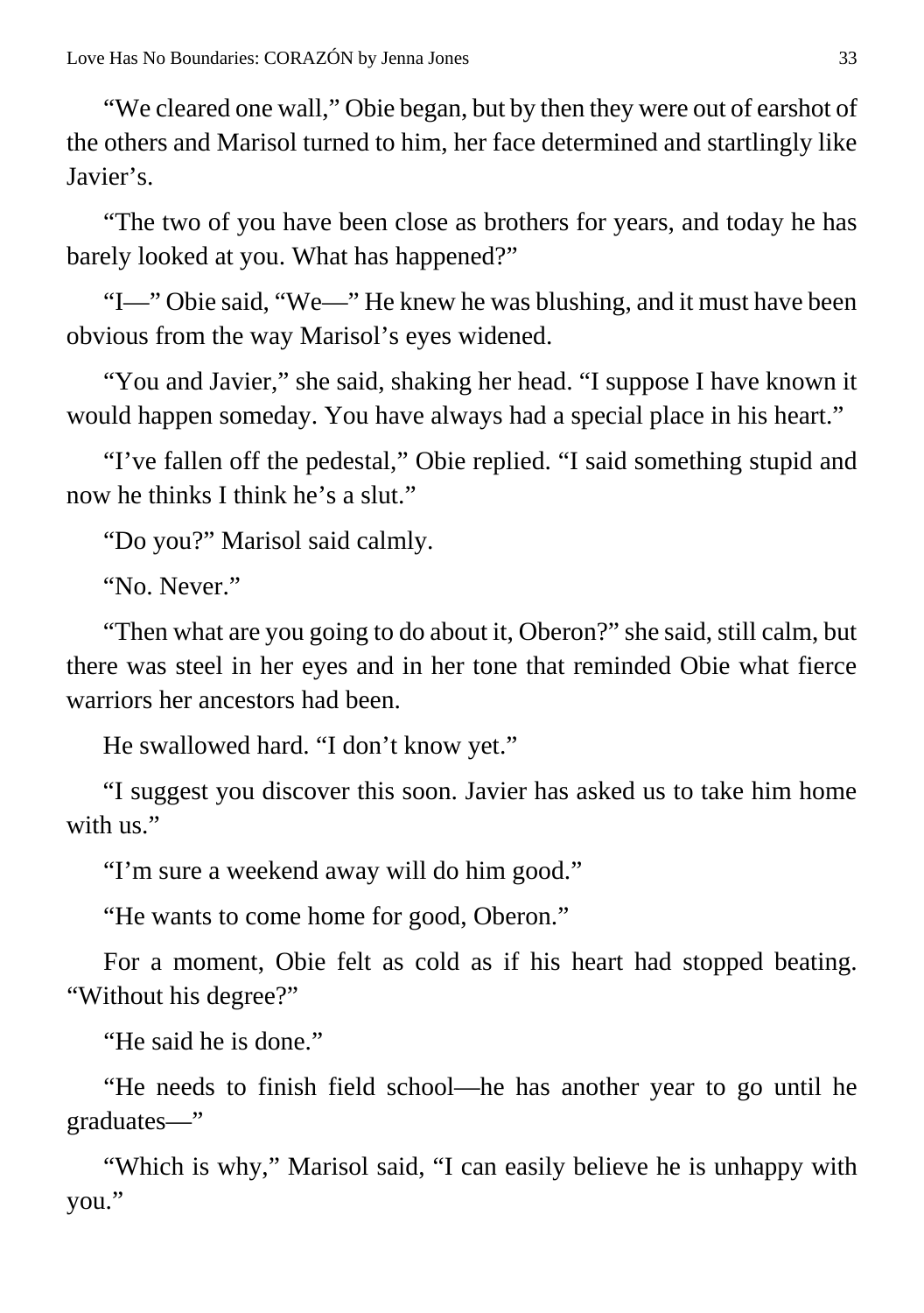"He wouldn't leave the university just because of me."

"Why not? He went to the university because of you."

Obie looked away, his throat closing. "I don't know how to make this right, Marisol."

"Perhaps you can't. Perhaps you have broken his heart so completely there is no healing it." She patted his cheek, then leaned close and said, "But I do not believe it. Now." She took his arm again. "Show me this temple of ours."

He found a smile for her—he always did—and took her around the site to do just that.

One fortunate thing, he supposed, about giving Marisol the complete tour was that it gave him the perfect excuse to watch Javier. The students tended to blend together into a dust-covered blur, but Javier stood out even when he was moody and sulking. He was unexpectedly patient with a tiny brush clearing dirt away from fragile artifacts, and no matter how much he complained, he would still carry away baskets of dirt and vegetation as they exposed the temple inch by inch.

The most obvious difference between yesterday and today, Obie thought, was that Javier wasn't talking, when normally he could get a conversation started with anyone from the other students to tourists to important visitors. The usual meandering conversation was going on among the students—their lives at home, their studies, their theories about their finds—but Javier was not taking part. Obie knew Javier wasn't self-conscious in front of his parents, so… it had to be Obie's fault, then.

He doubted Javier's heart was broken, no matter what Marisol might say, but he could believe it might be bruised a little.

\*\*\*\*

After Marisol's lecture that night, Obie saw them to the guest room and passed by Javier's on the way to his own. The door was open and the light was on, and Javier's roommate was reading on his bed while Javier packed his belongings. Obie hesitated, torn as to whether he should say something or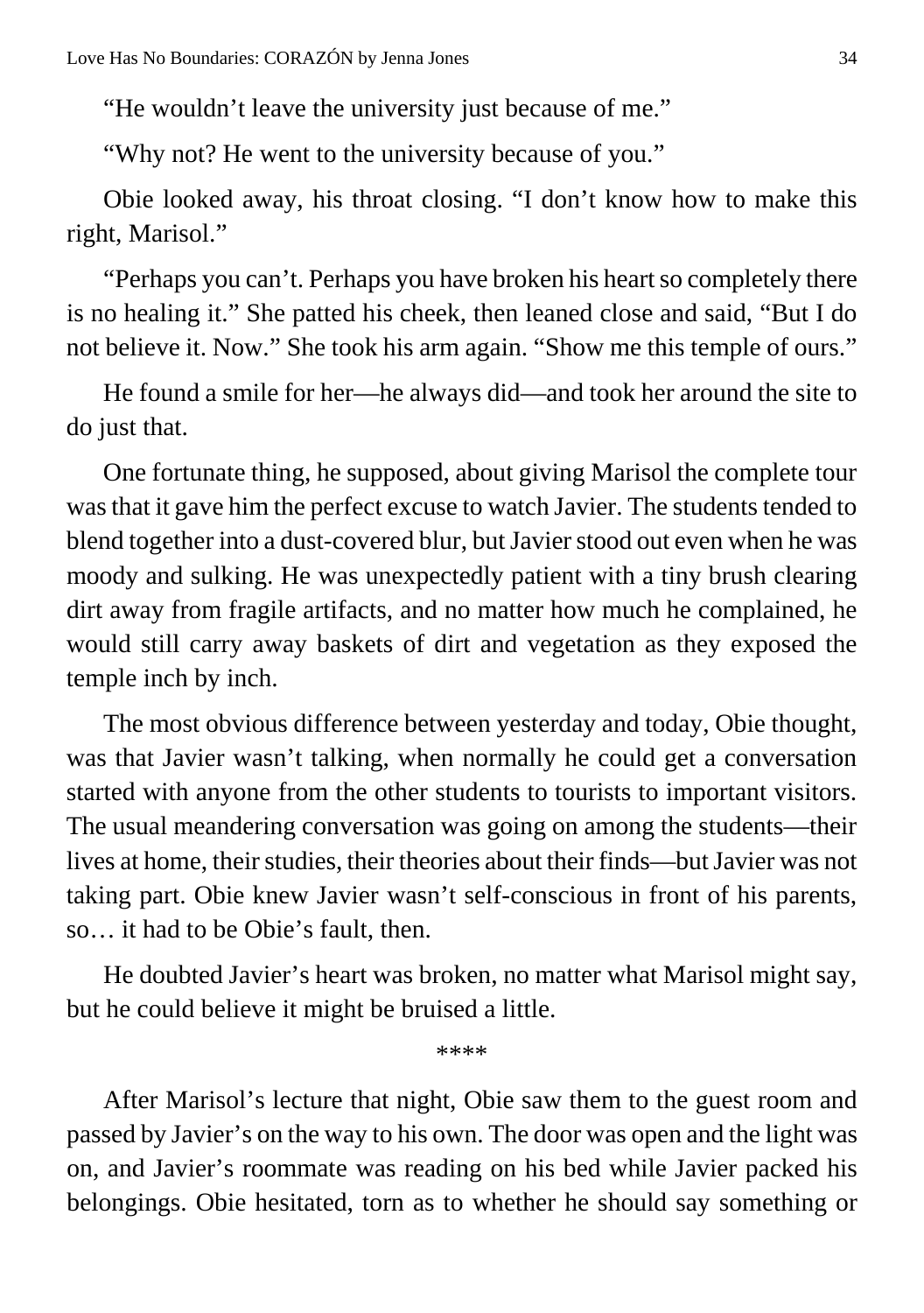leave him alone, then thought, *Fortune favors the bold,* and said, "Javi—Mr. del Bosque, can I have a word?"

Javier gave him another cool look, then silently rose and went into the hall. "Come to the common room with me," Obie said, and Javier sighed but went with him. He slouched in one of the armchairs, giving not an inch for Obie to move closer.

Okay, then. Obie said, "I am so, so sorry for what I said this morning."

"Why? What did you say, Professor Pogue?" Javier said calmly.

"You know. The thing about your grades."

"I'm sure I don't know what you're talking about. I didn't see you until breakfast, did I?" He picked at the seam of his jeans. "You would never sleep with someone you were ashamed of. Certainly not a pretty student with more cock than brains."

"Javi—"

"I need to pack," Javier said. "My parents are leaving early in the morning and I'm going with them."

"You don't need to go."

"Don't I? I'd hate someone to say I only have a degree because I'm so good in bed. That would taint my future plans." He shook his head. "No, I am doing what I should have done all along. I will sit in an office in one of my family's factories and I will make steel. No one will make cruel accusations to me there."

"I…" Obie began, but then a group of students came in, boisterous with excitement for the weekend break, and one of them said, "Javier, come play some *fútbol* with us! We need one more person to have even numbers."

Javier gave Obie one more level look, then said, "Just for a few minutes," and left with them.

*That was less than successful*, Obie thought, scrubbed a hand through his hair, and went to watch the game while he thought this out. Other students, a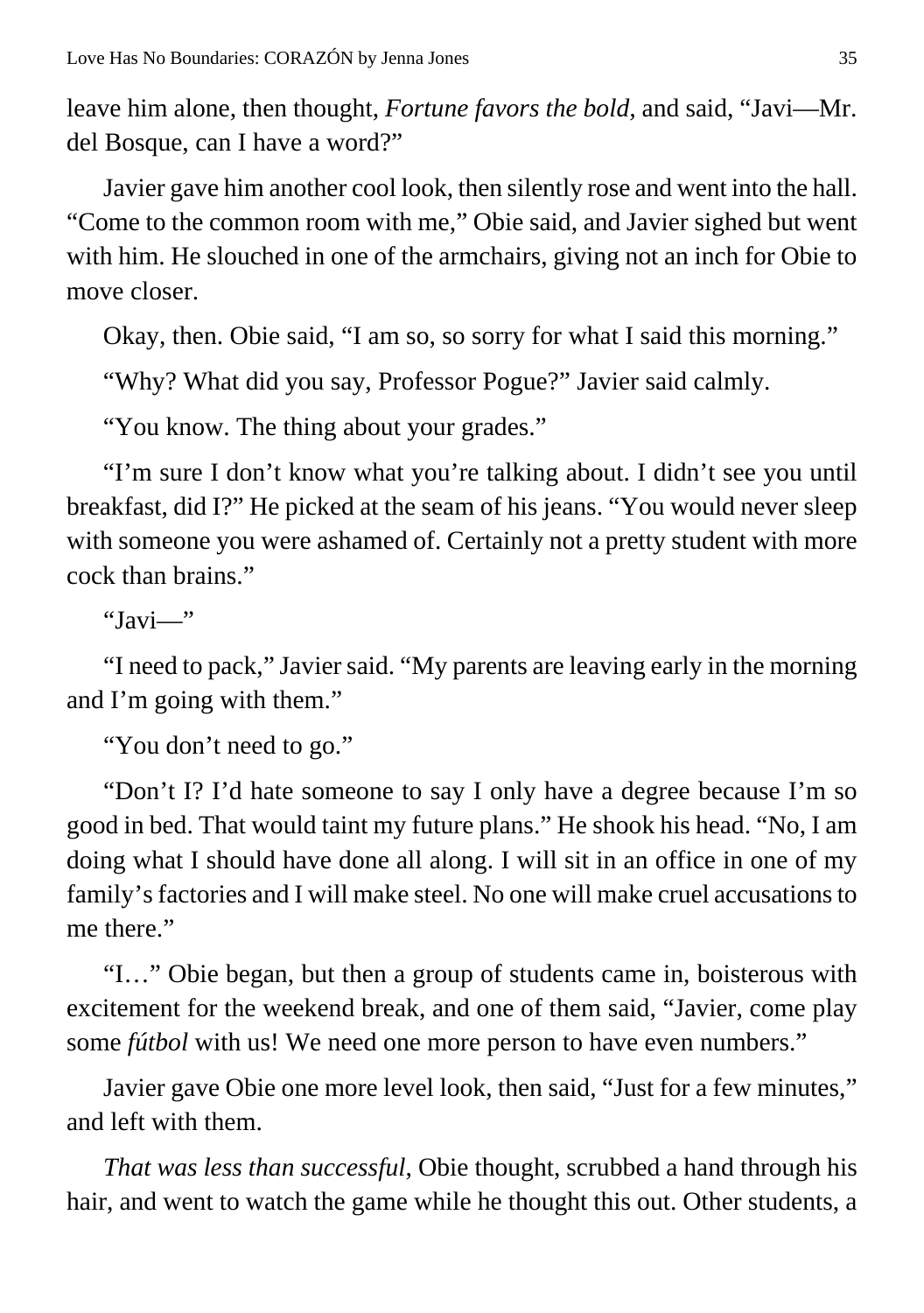few instructors, and the del Bosques were watching too, most of them sprawled on blankets laid on the grass, and Obie thought they would have more than enough people if the players wanted to switch out.

The wise thing, he supposed, would be to let Javier go. Javier's crush on him had to run its course eventually—it was a pity it had happened now instead of years ago, but everybody had to grow up sometime, even Javier. And maybe taking the advice he'd been getting all this time was the best, too. He'd never taken school seriously, not the way someone who intended to pursue the field would. Not for the first time, Obie wondered what Javier could have done if he had taken his studies seriously, if he'd made an effort, but it was too late for that now. And who knew, maybe Javier would be as good at whatever Enrique had in mind for him as he was at playing around.

The soccer ball bounced into the observers and someone threw it back with a, "Pay attention, del Bosque!" Obie looked for Javier—his expression was serious and he didn't smile in response to the jibe, only caught the ball and tossed it to the team captains so they could kick off again.

"Too bad we couldn't play at Chichén Itzá," one of the students, Lauren, said to the girl beside her. "It would have been amazing to play in that ball court."

"Would we sacrifice the losing team after?" said her friend with a laugh.

"We could," Lauren said with a solemn nod. "Though it would be a pity if *his* team lost." She nudged her friend and they both giggled as they watched... Oh. Javier. Of course.

Obie looked at Marisol, wondering if she'd overheard the conversation too, but she was cheering Javier and he suspected she didn't. Just as well.

People began to shout and cheer again as the game continued in earnest, and Obie couldn't help feeling proud at how good Javier was, how fast and graceful. Most of the American students hadn't played since elementary school, from the look of it, while Javier took the game as seriously as any of his countrymen, and he even smiled when a few of the international students shouted "Goooooal!" when he scored.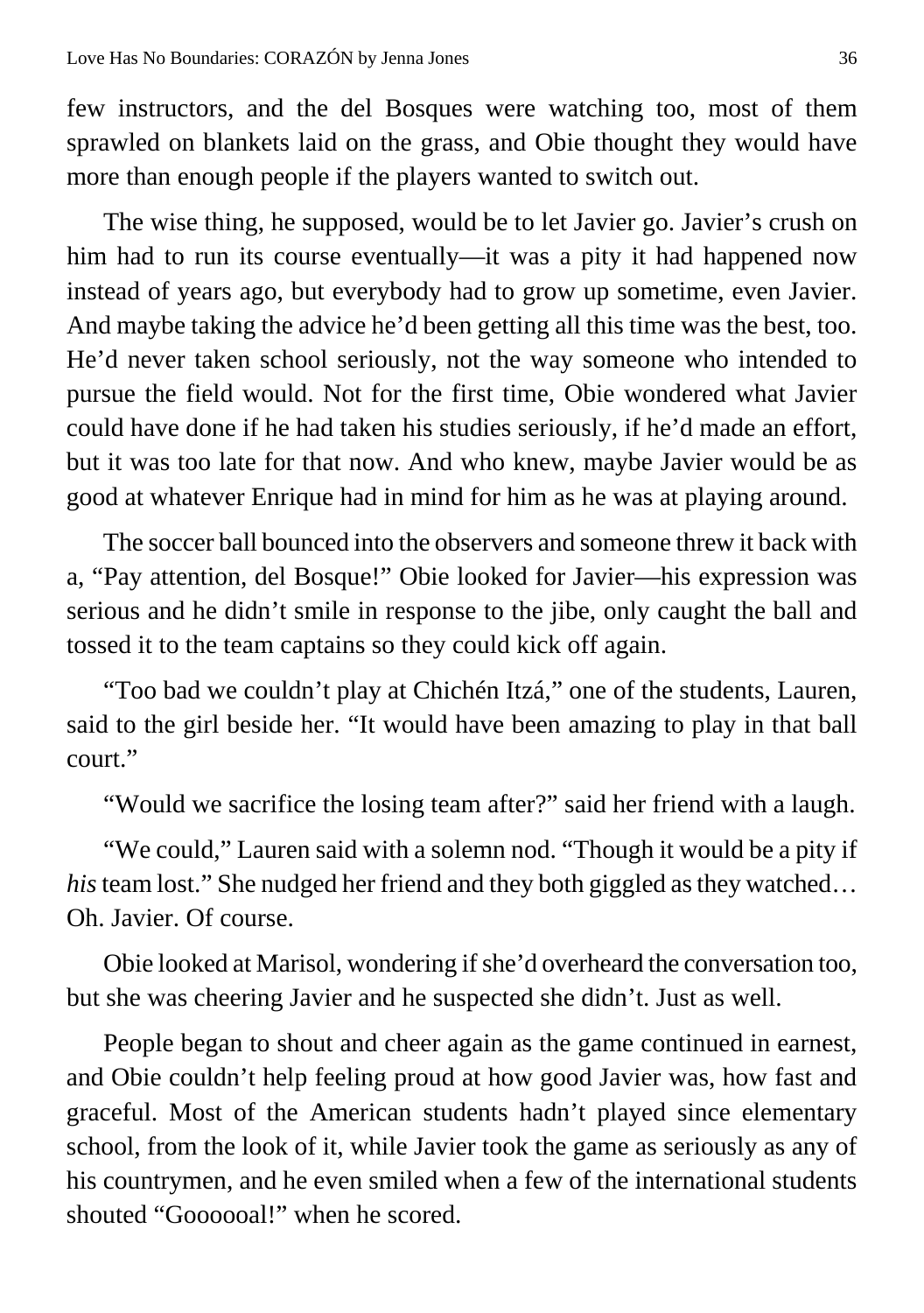He wanted to tell Javier, *You can't leave. You've only just begun making friends and enjoying yourself.* More than that, he wanted to find the right words to say, *I'm sorry, stay at the dig, stay at school until you graduate. Stay with me.*

So much for wanting the practical solution for him. Obie smiled wryly to himself. It was selfish, after all, wanting Javier around. Well, he was selfish. He had wanted Javier for longer than he cared to admit and didn't want to lose him to a stupid mistake.

There was a sudden shout from the students and Obie snapped out of his reverie as Marisol leapt to her feet and ran onto the impromptu field. One of the players was down, his hands clasped over his face.

"What happened?" Obie asked Lauren. "I wasn't watching."

"Javier got kicked in the face," Lauren said, eyes anxious as she watched the field.

If Obie had thought he went cold before, this was even worse, and he was on the field and kneeling at Javier's side before he could even decide to do it. Blood was gushing down Javier's face despite the T-shirt one of his teammates had pressed to his nose, and Marisol held Javier's head and said, "Lie still, *mijo*, lie still," her voice calm despite the fear in her eyes.

Obie picked up Javier's wrist and forced himself to breathe calmly as he took Javier's pulse. It was quick but steady. Not in shock, then. "Can you move your hands, Javi?"

"Yes, Obie," Javier said, his voice muffled by the T-shirt.

"How about your toes? Can you wiggle your toes?"

"Yes, Obie."

"Okay," Obie said and released Javier's wrist. "Let's get you inside and make sure your nose isn't broken."

Marisol let out a whimper and hugged Javier's head to her bosom, while he muttered in embarrassment, "I'll get blood on you, Mami."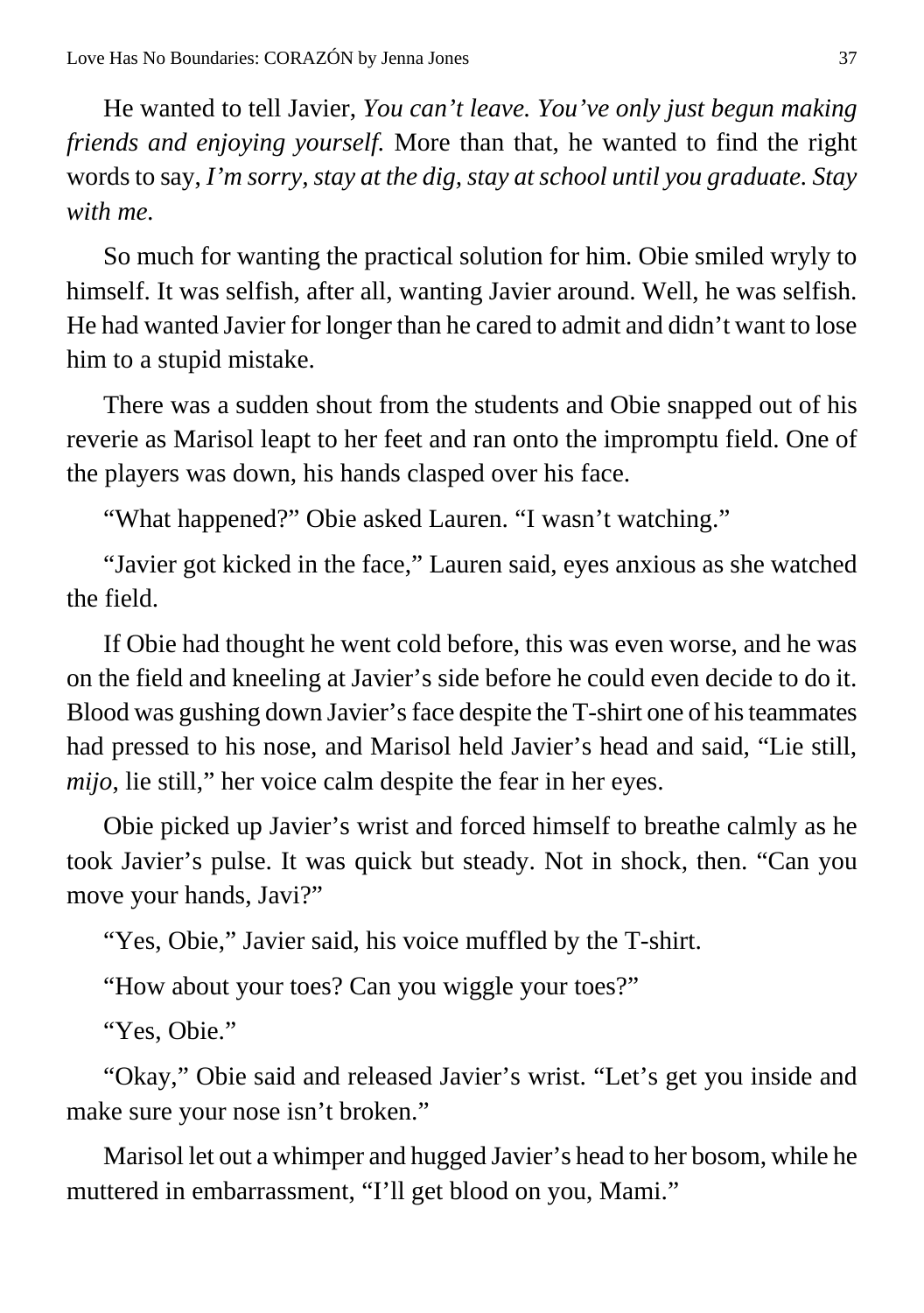Enrique finally got Javier to his feet, and his teammates clustered around Javier as they took him inside the dorms to the kitchen. One of the house staff already had an ice pack made up, and she waited with it as Obie knelt in front of Javier and inspected his nose. It was unmistakably out of joint. He put his hands on either side of Javier's nose and said, "On the count of three, okay?"

Javier nodded. His eyes were already starting to swell.

"One," said Obie, "two," and he pushed Javier's nose back into place with a crunch. Several of the students exclaimed in disgust, and Marisol hid her face in Enrique's chest. "I think you won't even have a bump," Obie told Javier, and took the ice pack to press it to his nose. "We'll get you something for the pain and keep the swelling down, and you'll be just fine."

"I'll have character," Javier said, touching his nose gingerly, and winced.

"You have plenty of character," Obie said, and Javier glanced up at him in surprise. "All right, guys," he said to the rest of the students, "clear out. Javier needs to rest and it wouldn't hurt the rest of you, either."

They shuffled out reluctantly, many touching Javier's shoulder or scrubbing their fingers through his hair in sympathy, and he gave them faint smiles in return. Obie and Enrique each took a side to help Javier to bed, and Obie said, "Let's put him in my room so I can be there if he needs help in the night."

Enrique said, "Good idea," and Marisol's mouth quirked a moment.

When they had put Javier to bed, the ice pack still pressed to his nose, Marisol took Obie aside. "Be gentle with him," she said, soft enough that Enrique wouldn't hear.

"I just want to watch over him for a while. If he's leaving, I—I need one more night."

"I don't know that he is," Marisol said, and there was a twinkle in her dark eyes. She stood up on her toes and whispered in his ear, "I would rather he have you than anyone, *mijo*," smiled, and joined Enrique.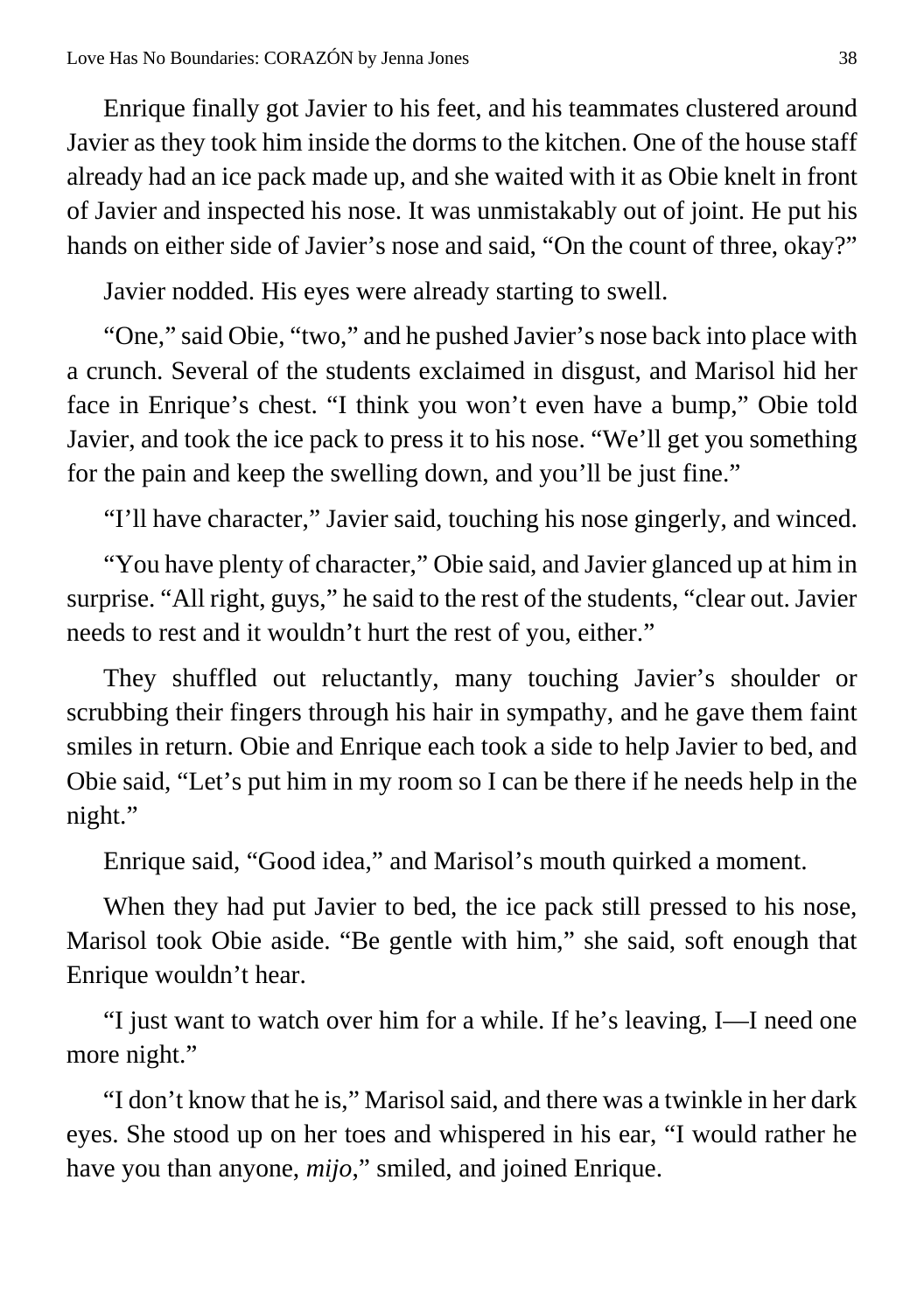Obie swallowed the lump in histhroat and went into hisroom. He sat at the foot of his bed and watched Javier, shivering as the adrenaline that had kept him calm ebbed from his system. The sounds of the dorm eventually died out—doors closing, music playing and then going silent—until there was nothing but Javier's breathing and the sounds of the jungle outside.

"Well," said Javier, and Obie's gaze snapped to his face in surprise. "Now what, Obie?"

"You get some rest, mostly. And eat some breakfast with protein tomorrow. Did you take any of the pain reliever? I know Enrique had some for you—"

"Babble, babble," said Javier. "I took some. It will put me to sleep soon, but first, we should have words."

"I suppose we should. Are you sure you don't want to wait until tomorrow?"

"I am sure." He sat up slowly and Obie moved closer to steady him in case he wavered. Javier put out a hand to stop him. "Let me. I will lie down if it's too much." He took a deep breath, and then smiled at Obie wryly. "It was like a very bad nosebleed."

"It was like you broke your nose," Obie said, equally wry. "Who kicked you?"

Javier shrugged. "It was an accident. It's not a proper game unless someone bleeds."

"I've heard that about lacrosse but not about soccer. Sorry, *fútbol*."

"*Norteamericanos*," Javier said affectionately, and then picked up the bloody T-shirt to dab his nose again. "Isee why Mami and Father have let you lead this school all these years, despite how young you are. You are the man to turn to in a crisis."

"I can keep a steady head, that's all. You've never really had the chance to see it before."

"So if I can see you worry, then you must truly be near panic."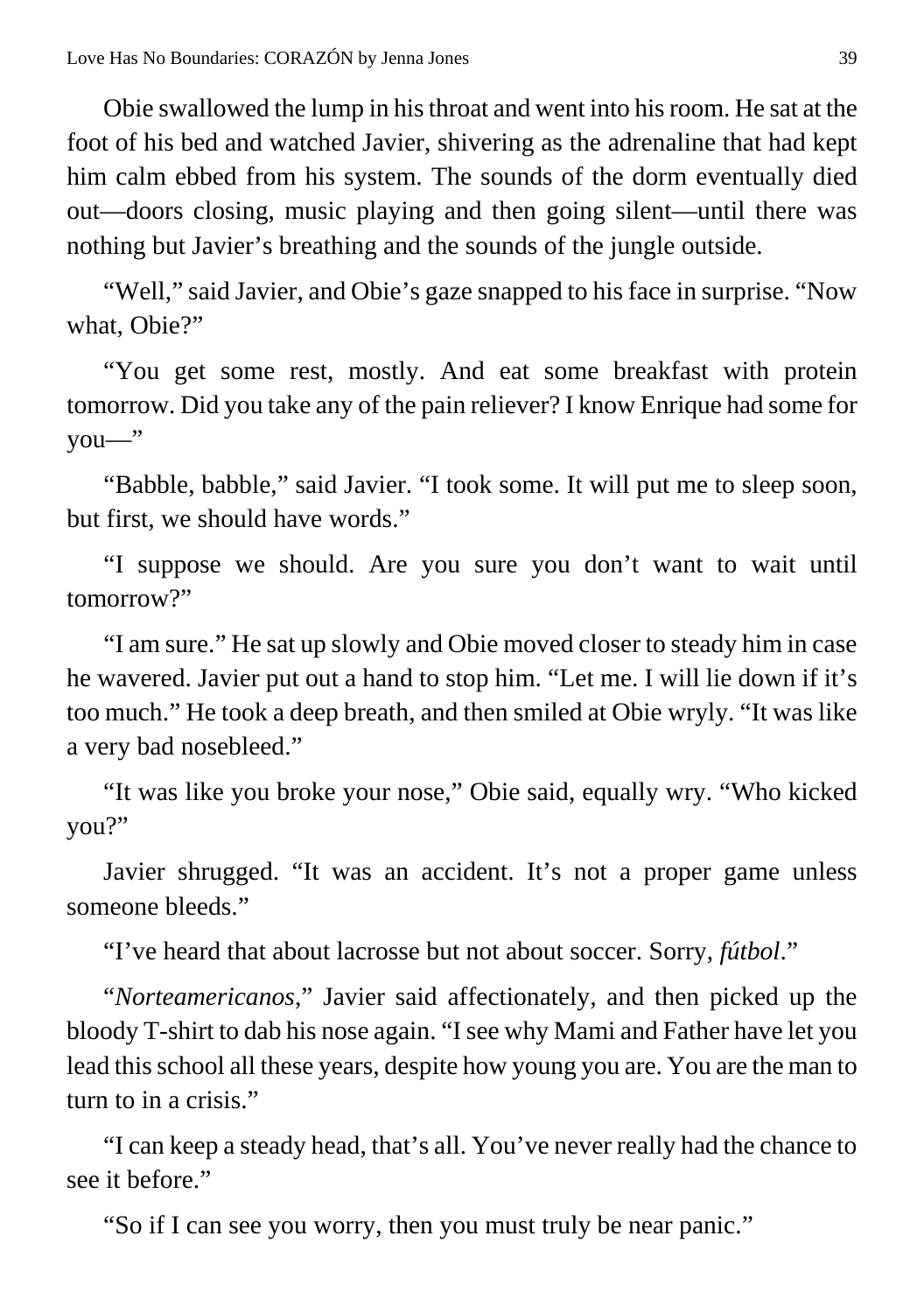Obie looked down at his hands and didn't answer.

Javier said after a moment, as he folded the T-shirt again, "You made me feel like a whore this morning, Obie."

"I know," Obie said miserably. "I'm so sorry. I should never make jokes. They always fall flat."

"There is some truth in humor," Javier replied. "I adore you, you know. I have never thought you might love me back, but I thought you at least respected me."

"Oh, Javi, I do. I think you're amazing."

"But stupid."

"I don't think that. I think you coast because you can. I think you'd astound us all if you actually tried."

"So I am lazy."

Obie said, after a moment, "Yes. If you put as much effort into your classes as you do your boyfriends, you'd have a PhD by now."

Javier looked up at him, then at the shirt he was restlessly folding and refolding in his lap. "I didn't want to leave," he said softly. "Not if it meant I would only see you when my parents had an event at their wing of the museum, or when you came to Mexico to dig and explore."

"You could have stayed anyway, after graduation," Obie said. "We would have found a way."

"I'm sure some law or another would force me home. And you are unwilling to be an expat."

"I could live here," Obie said. "If I had a way to make a living, I could live here easily. And if you want to stay in the States, we can find a way to make that happen, too."

"Why would I stay now?" Javier said, looking directly at Obie. "Even if I do achieve my degree, I have no desire to teach."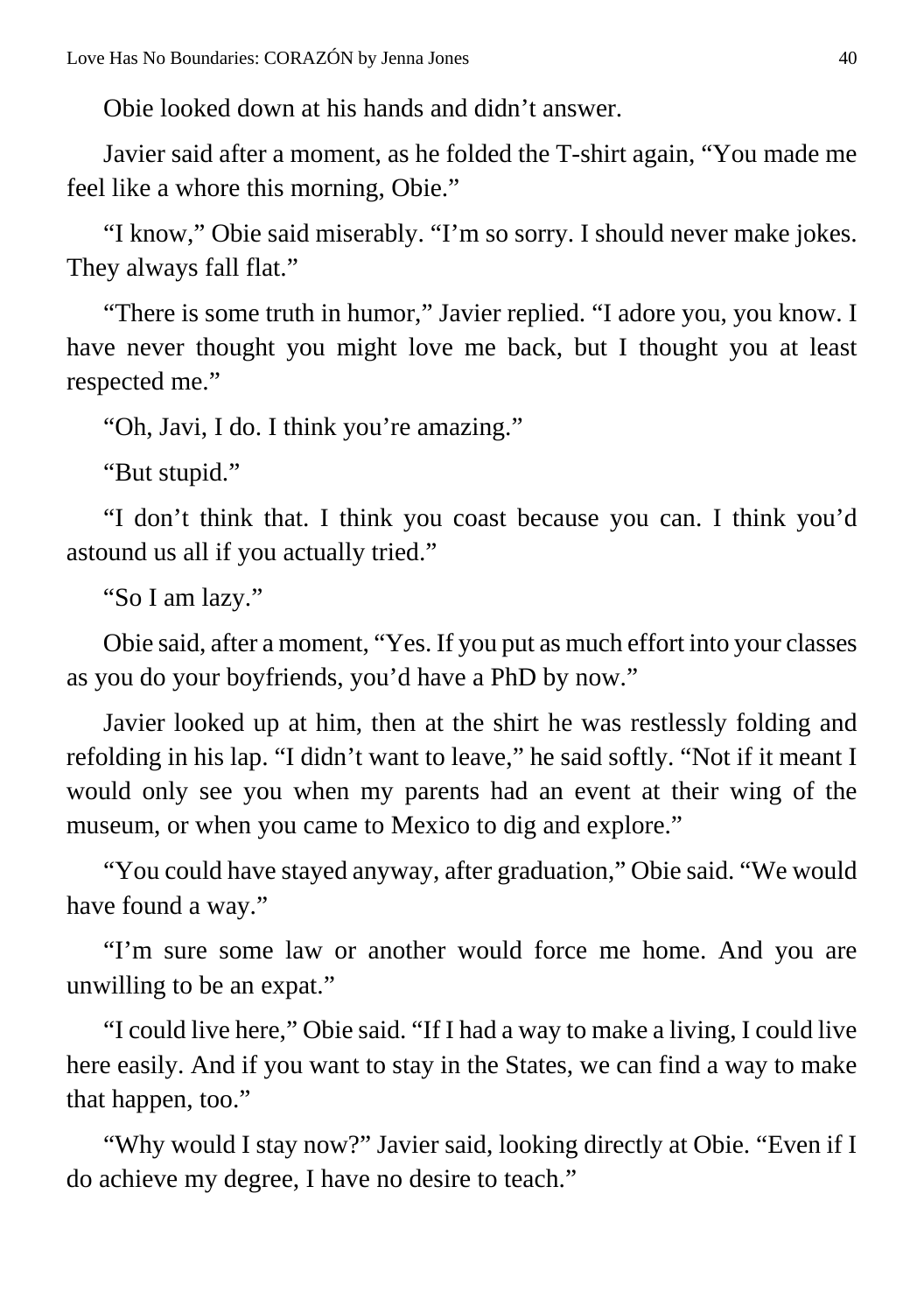"You have no desire to work in an office, either. You're good at field work,Javi. You've got more patience than most of your classmates, and that's more vital in this job than most people realize."

"More bones," Javier murmured.

"We deal with the past. That includes the dead."

"Do they ever make you weep, Obie?"

"Sometimes," Obie admitted. "Sometimes. Not as much as the living, though." He added softly, "Don't go," and Javier closed his eyes. "Here's what I'm thinking. We can go back to being friends through the rest of field school—the rest of the year, too. Perfectly innocent. And then after you graduate, we can try again, with no hiding."

Javier said slowly, twisting the T-shirt in his hands, "I'm not certain I can be your friend again."

Obie swallowed and whispered, "Okay. That's—"

"You are still *mi corazón*."

Obie looked at him. "Javi?"

Javier smiled helplessly. "What? You think such a little thing as love disappears in a moment? Why do you suppose I wanted to be away from you? To learn to live with the pain, of course."

"Javi," Obie said again, much happier thistime, and moved closer to Javier to kiss him, stopping only when Javier said, "Ah, careful," and so Obie kissed his forehead instead. "I'm going to kiss you so much when you can handle it. Just to warn you."

"I want you to kiss me so much," Javier said, and leaned his head against Obie's shoulder. "I think the painkillers are setting in now."

"Lie back," Obie said and helped to prop him against the pillow, in case his nose started bleeding again. He settled at Javier's side and Javier leaned his head against Obie's shoulder again, so Obie held it there gently, his hand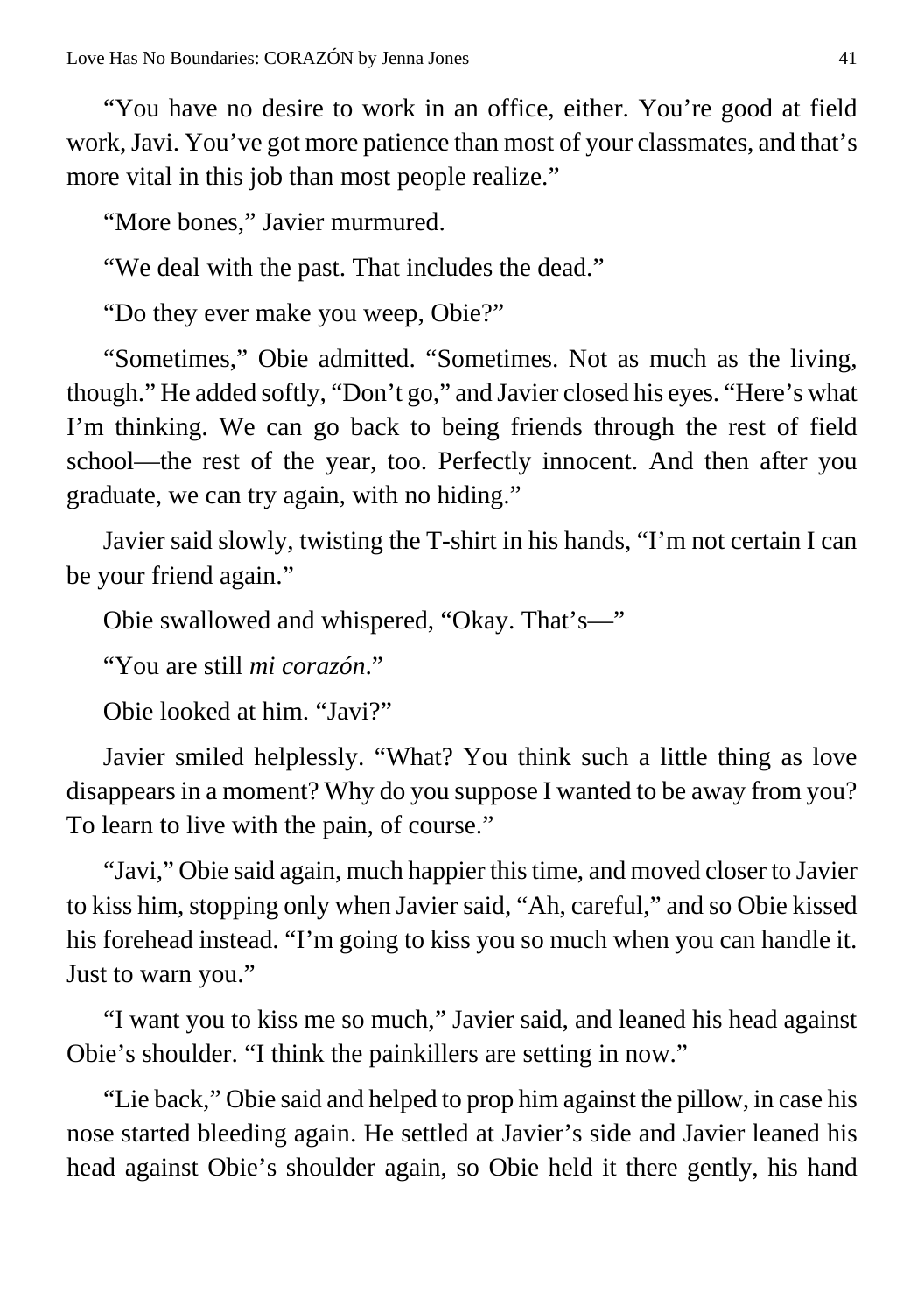cupping the side of Javier's face. "Are you going to remember any of this tomorrow?"

"If not," Javier said sleepily, "help me remember. I will believe you."

\*\*\*\*

#### *The following commencement season…*

Obie thought, with absolutely no bias whatsoever, *what are you talking about*, that none of the graduates of the school of anthropology were quite as handsome in their caps and gowns as Javier del Bosque. He wished for a moment that he was in the audience with Enrique and Marisol, to cheer for Javier when he crossed the stage to get his diploma—well, the cover for it, the diploma itself would be mailed over the summer—but as an instructor he was close enough to sit up a little straighter in his own regalia and catch Javier's eye.

Javier had not managed to pull his grades high enough to graduate with honors, but even so, Obie thought, no degree had been quite so hard-won. A few schools had even responded positively to his application for graduate studies, and Obie supposed essays, recommendations, and passion could make up for a less than stellar GPA.

They had not spent a year apart. They had made no attempt to hide how much they adored each other, and while the Dean of Students had shaken her head and warned them few relationships between students and teachers worked out, Obie thought there was an exception to every rule, and he was lucky enough to be just that.

The harder test was still to come, because Javier had been accepted into a graduate program on the east coast. But it was only two years, and there were always vacations, e-mails, road trips. There would be the field school, which bound people together no matter how far away they might be the rest of the year.

The announcer read, "Javier Xiu del Bosque," without stumbling over the unfamiliar sounds, and Javier rose from his seat, to the applause of his classmates around him and his friends in the audience. Obie applauded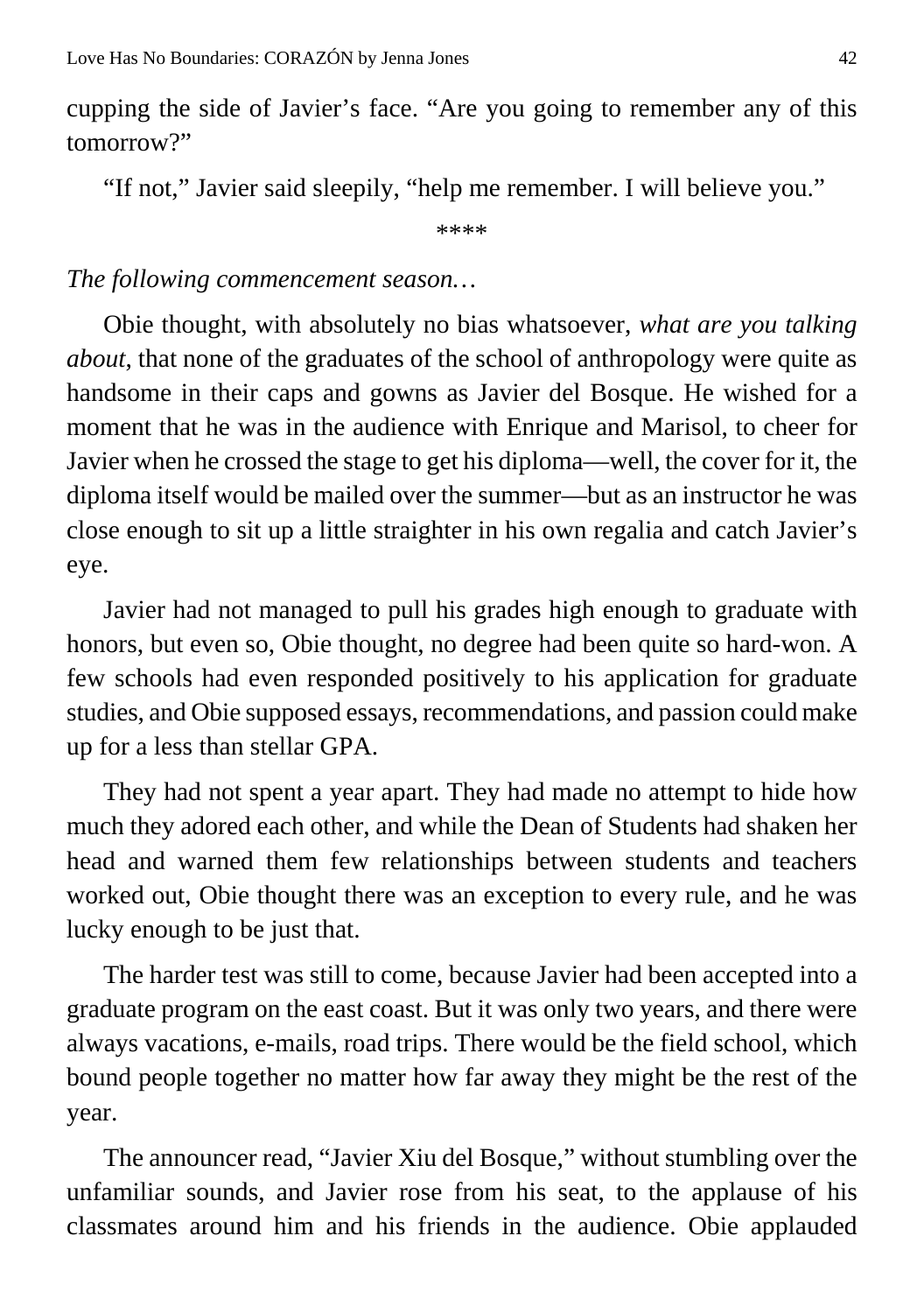vigorously, earning a nudge from Brendan, and grinned back. "If you can't be proud of your boyfriend, who can you be proud of?" he whispered, and Brendan chuckled.

There would be a party at the house they shared after the ceremony, which was stuffed in every corner with Javier's family who had come to see him finally graduate. Obie supposed it would be a few days before they had a few moments of privacy. Still, there were ways for a man to talk to his lover without anyone else overhearing, and when Javier turned from the dean to hold up the diploma cover, Obie caught his eye and made a little heart-shaped sign with his fingers. *Mi corazón.*

#### **THE END**